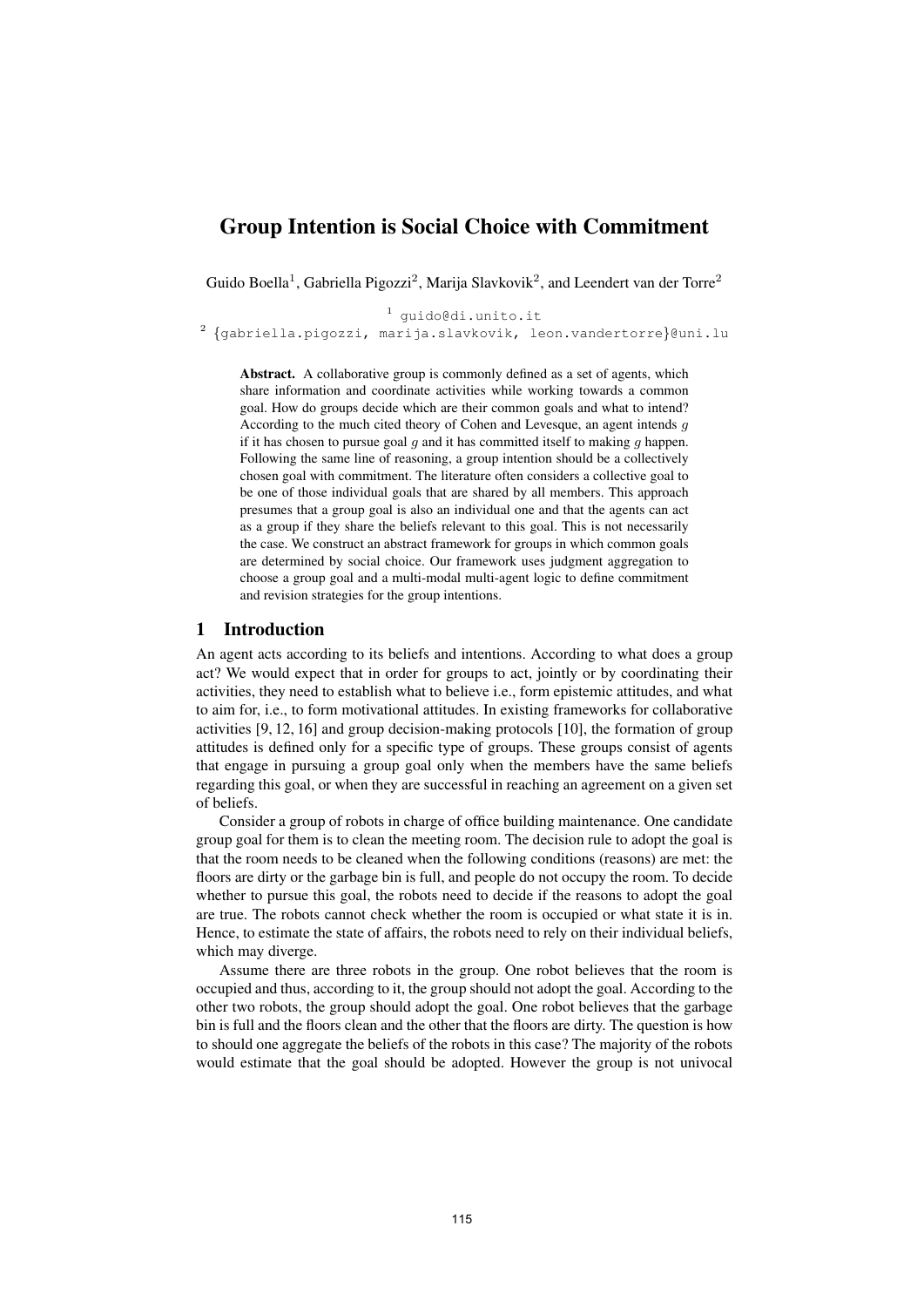and as a result, the goal would not be chosen for a group goal when the robots reason according to [9, 12, 16]. A general method for forming group attitudes needs to specify how group attitudes are formed also when agents have disagreeing beliefs or limited persuasive abilities. A framework that allows for such general methods is still lacking.

Consider now that the group adopts the goal, but before pursuing it, the robots learn that there is a seminar scheduled in the meeting room. The group has to de-commit from their intention to clean the room. However, to be able to do so, the group has to have a commitment strategy that allows de-committing upon change in the reasons for the goal adoption. Furthermore, the group needs to be able to reconsider its reasons for goals, and goals, after de-committing. If they simply drop the goal, without "remembering" why, they would not be able to re-deliberate and commit again once the seminar is over.

An intelligent agent reacts to the changes in its environment and a group should be capable of doing the same. When new information becomes available the group faces a choice: to remain committed to its group attitudes or to reconsider them. The most sensitive commitment strategy proposed by Rao and Georgeff [21] allows for a group reaction only when the goal is accomplished or impossible. However, the existence of a goal is intertwined with the existence of some beliefs [2]. Consequently, there is a need for a commitment strategy that reacts to new information regarding those beliefs on which the goal hinges. Furthermore, groups need to know not only when to de-commit from their goals but also how to reconsider their goal-related beliefs.

The research question we address in this paper is:

#### How can groups choose and reconsider their goals?

A good methodology for collectively choosing and reconsidering goals is one that can be used by any group of agents regardless of the homogeneity of the individual beliefs of its members and their persuasion abilities. The relation between individual goals and beliefs can be specified and analyzed in modal agent logics like  $BDI_{LTL}$  [22]. The challenge in group goal generation is to incorporate the aggregation of individual attitudes into collective ones, as studied in merging, judgment aggregation and social choice [3, 11, 13, 14, 17]. However, using this approach is not straightforward. The main difficulty lies in the inability to use judgment aggregation directly in a  $BDI_{LTL}$  framework. Properties of judgment aggregation and modal agent logic are of different kinds, as they were initially developed for different purposes.

Our research question thus breaks down into the following sub-questions:

- 1. How to aggregate individual (epistemic and motivational) attitudes?
- 2. What are the desirable properties for this aggregation?

A good methodology for collectively choosing and reconsidering goals is also a methodology that is dynamic enough to allow for the group to change its epistemic and motivational attitudes in light of new information. Having such a methodology increases the autonomy and reactivity of groups. Hence we need to answer the following sub-question as well:

3. Which commitment and reconsideration strategies should be available for groups?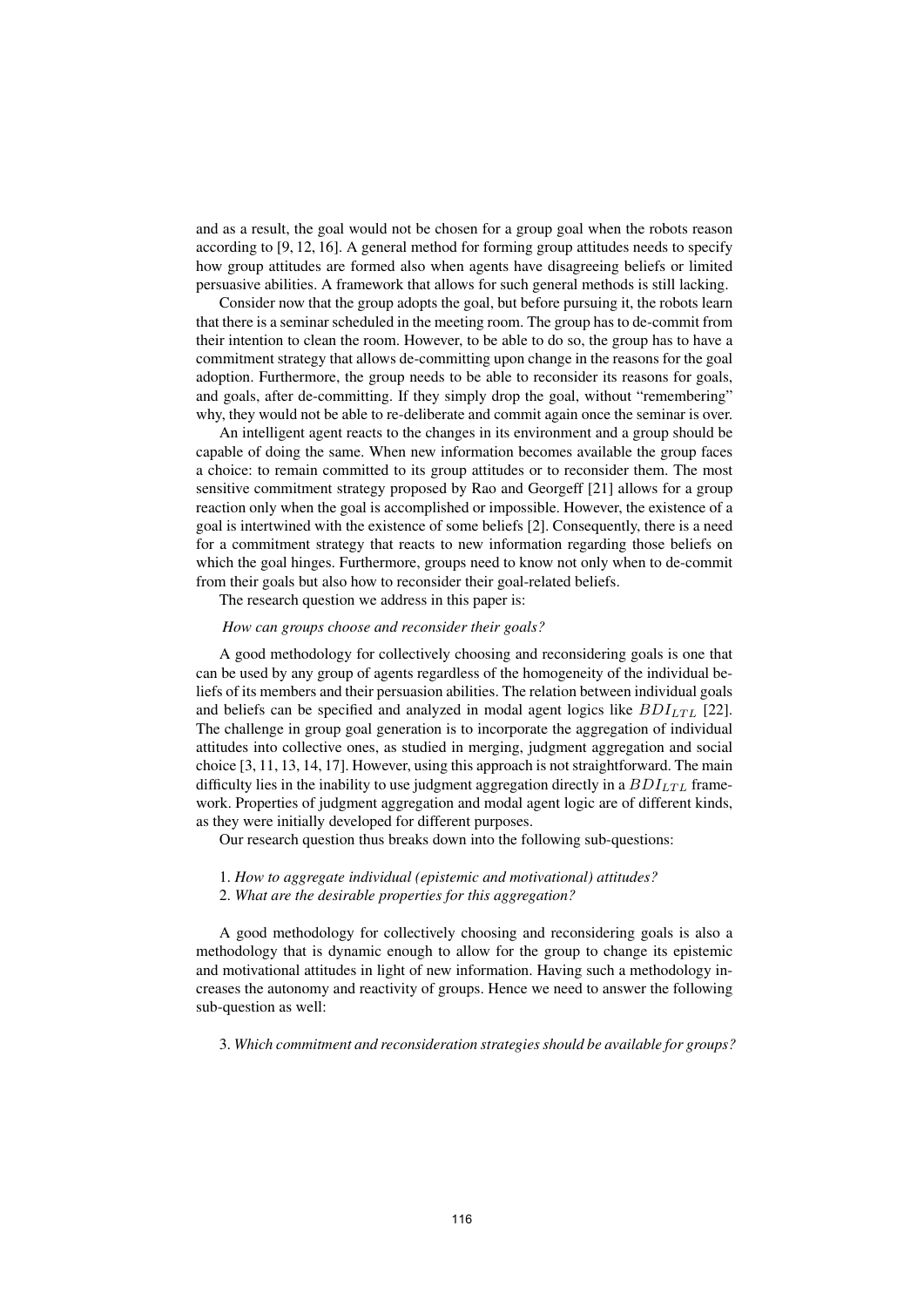We thus focus on finding the following solutions:

Formal framework. We extend a multi-agent modal language to be able to represent judgment aggregation in it.

Choice of aggregation. Judgment aggregation is an abstract framework that allows for various desirable properties to be specified for the aggregation procedure. The task is to determine which aggregation properties are necessary and desirable for aggregating individual beliefs and goals.

Commitment and reconsideration strategies. Within our formal framework, we define when to de-commit from intentions and how to change them.

Multiple goals. Since a group can have more than one goal, we need to model the effect that the commitment to (and reconsideration of) one goal has over the commitment to (and reconsideration of) other goals.

We make the following assumptions. The group has a fixed membership – agents do not join or depart from the group. The group has a set of candidate group goals and an order of priory over these goals. The decision rules for each candidate goal are available to the group. How the decision rules are learned is outside of the scope of this paper. Here we do not consider how plans are generated, executed and revised once the group goals are selected or reconsidered, nor we consider whether the group goals are executed via individual or joint actions.

The layout of the paper is as follows. In Section 2 we introduce judgment aggregation. In Section 3 we extend a multi-modal agent formalism to capture the aggregation of individual attitudes. Sections 4 and 5 respectively study the commitment and reconsideration strategies. Related work, conclusions and outlines for future work are in Section 6.

### 2 From individual attitudes to group goals

Let us consider again the example of the robot cleaning crew from Section 1.

*Example 1.* Let  $C = \{w_1, w_2, w_3\}$  be a crew of cleaning robots. We denote the group goal to clean the meeting room with  $g_1$ , and the reasons to adopt this goal with: there are no people in the room  $(p_1)$ , the room is dirty  $(p_2)$ , the garbage bin in it is full  $(p_3)$ . The individual beliefs of the robots on whether  $q_1$  should be the group goal are justified by individual beliefs on  $p_1, p_2, p_3$  using the decision rule  $(p_1 \land (p_2 \lor p_3)) \leftrightarrow g_1$ .

A group of agents could collectively decide to adopt or reject a goal by voting. However, the goals of the agents are not independent from their beliefs [2], which we express using decision rules. When the decision is whether to adopt a goal or not, we also need to explain why this goal should (not) be adopted. Having reasons for (not) adopting a goal enables the agents to re-considerer this goal in light of new information. Judgment aggregation deals with the problem of reaching decisions for a set of logically dependent issues, by aggregating individual opinions on these issues.

#### 2.1 Judgment aggregation preliminaries

A general overview of judgment aggregation is given in [17]. Here we present the terminology and definitions of judgment aggregation we use in our framework.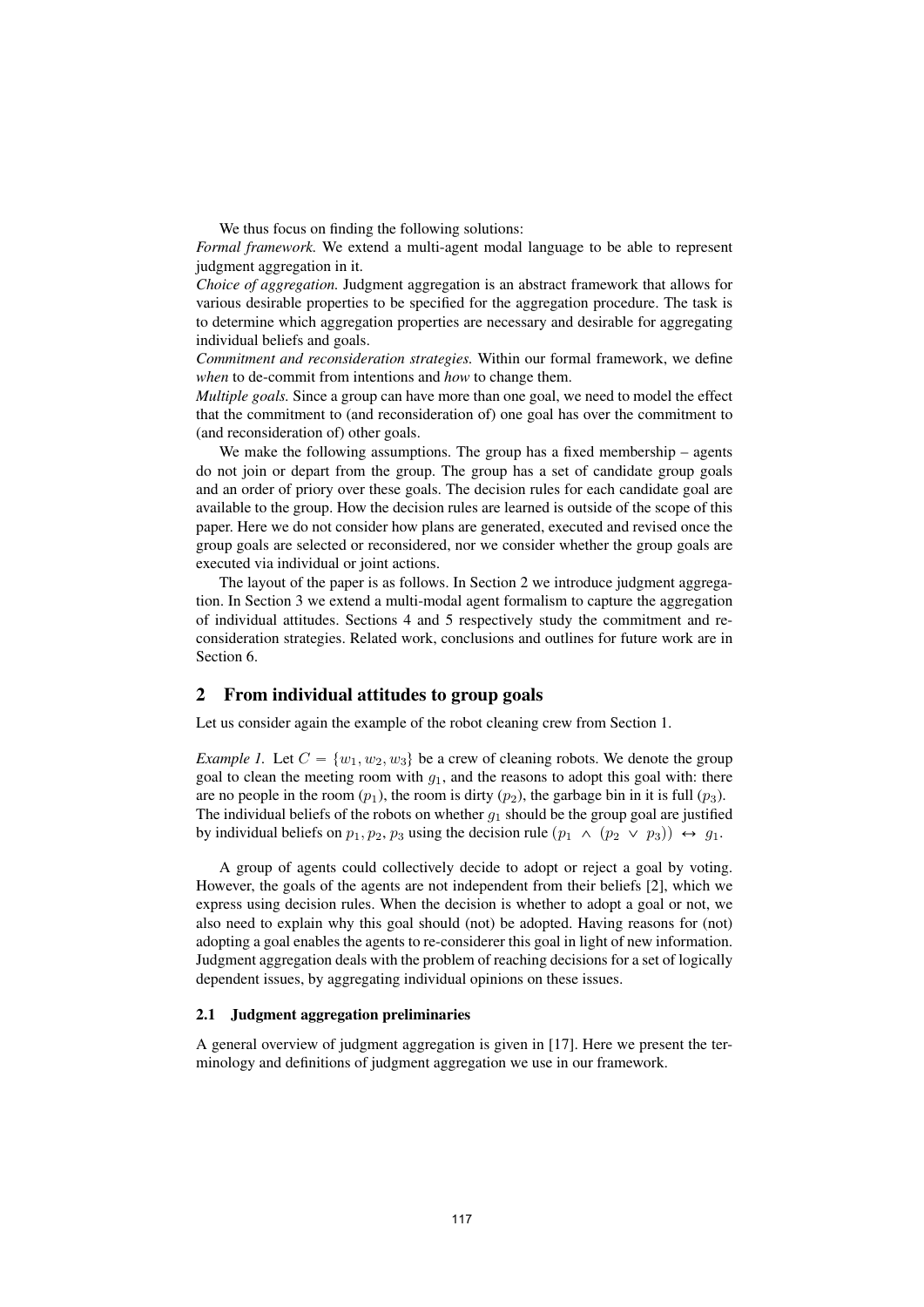Consider a logic  $\mathcal L$  with entailment operator  $\models$ . In a judgment aggregation framework, an agenda  $A \subseteq \mathcal{L}$  is the pre-defined set of issues, on which every agent casts her judgments. E.g., the agenda of Example 1 is  $A = \{p_1, p_2, p_3, g_1\}$ . Consider a valuation function v such that a judgment "yes" on issue a is a valuation  $v(a) = 1$ , while a judgment "no" on the same issue is a valuation  $v(a) = 0$ . A profile is the set of all judgments assigned, on the agenda issues, by the decision-making agents.

**Definition 1** (Profile). Let  $\mathcal{N} = \{1, 2, ...\}$  be a set of agent names,  $\mathcal{A} \subseteq \mathcal{L}$  an agenda and  $\overline{A} = A \cup \{\neg a \mid a \in A\}$ . A profile  $\pi$  is the set of judgments for the agenda items, submitted by the agents in the group:  $\pi \subseteq \mathcal{N} \times \overline{\mathcal{A}}$ . We define two operators: The judgment set for agent i is  $\pi \Rightarrow i = \{a \mid (i, a) \in \pi\}.$ The set of all the agents who judged "yes" to  $a \in \overline{A}$  is  $\pi \downarrow a = \{i \mid (i, a) \in \pi\}.$ 

Definition 1 extends the definition of a profile given [17] with the operators  $\Rightarrow$ and  $\|$ . We introduce these operators to ease the explanation of the various aggregation properties we present later on. To get a better intuitive grasp on these operators, the reader should envision the profile as a two-dimensional object with the agenda items identifying the columns and the agents identifying the rows:

$$
\pi = \begin{bmatrix} p_1 p_2 \ p_3 \ g_1 \\ w_1 \begin{Bmatrix} 1 & 1 & 0 & 1 \\ 0 & 1 & 1 & 1 \\ w_3 \end{Bmatrix} \\ w_3 \end{bmatrix}
$$

 $\pi$  is a possible profile for Example 1. We identify  $\pi \Rightarrow w_2$  as the row labeled  $w_2$  and  $\pi \Downarrow p_2$  as the 1 entries in the column labeled  $p_2$ , which identify the agents who casted judgement "yes" on  $p_2$ .

In judgment aggregation, the judgments over  $A$ , both individual and aggregates, are constrained by decision rules  $\mathcal{R} \subseteq \mathcal{L}$ . The set R contains only formulas r such that all the non-logical symbols of A occur in  $r \in \mathcal{R}$ . For instance, in Example 1, the decision rule is:  $(p_1 \wedge (p_2 \vee p_3)) \leftrightarrow q_1$  and all agents respect it. In general, each agent could follow a different decision rule and yet another decision rule can be imposed for the group. In judgment aggregation, the agents are allowed to submit only those judgment sets which are consistent with  $r \in \mathcal{R}$ . Often, the agents are also required to cast judgments on all the agenda issues. We construct Definition 2 to formalize what it means for a judgment set to be admissible.

**Definition 2** (Admissible profiles). A judgment set  $\pi \Rightarrow i$  is complete if and only if for every  $a \in \mathcal{A}$ , either  $(i, a) \in \pi$  or  $(i, \neg a) \in \pi$ . A judgment set  $\pi \Rightarrow i$  is consistent with  $r \in \mathcal{R}$  if and only if  $\{r\} \cup (\pi \Rightarrow i) \not\models \bot$ . A judgment set  $\pi \Rightarrow i$  is admissible if it is consistent with the given  $r \in \mathcal{R}$  and complete for A. The set of all admissible judgment sets for a given  $A$  and  $r$  is denoted by  $W$ .

A profile  $\pi$  is admissible if  $\pi \Rightarrow i$  is admissible for all  $i \in \mathcal{N}$ . The set of all admissible profiles for agents  $N$  is denoted by  $\Pi$ .

We denote  $con(r, \varphi) = 1$  if  $\varphi$  is consistent with r and  $con(r, \varphi) = 0$  otherwise. For the profile in Figure 1,  $con((p_1 \wedge (p_2 \vee p_3)) \leftrightarrow q_1, \pi \Rightarrow i) = 1$  for every  $i \in C$ .

We now present the definition of a judgment aggregation function, as given in [17].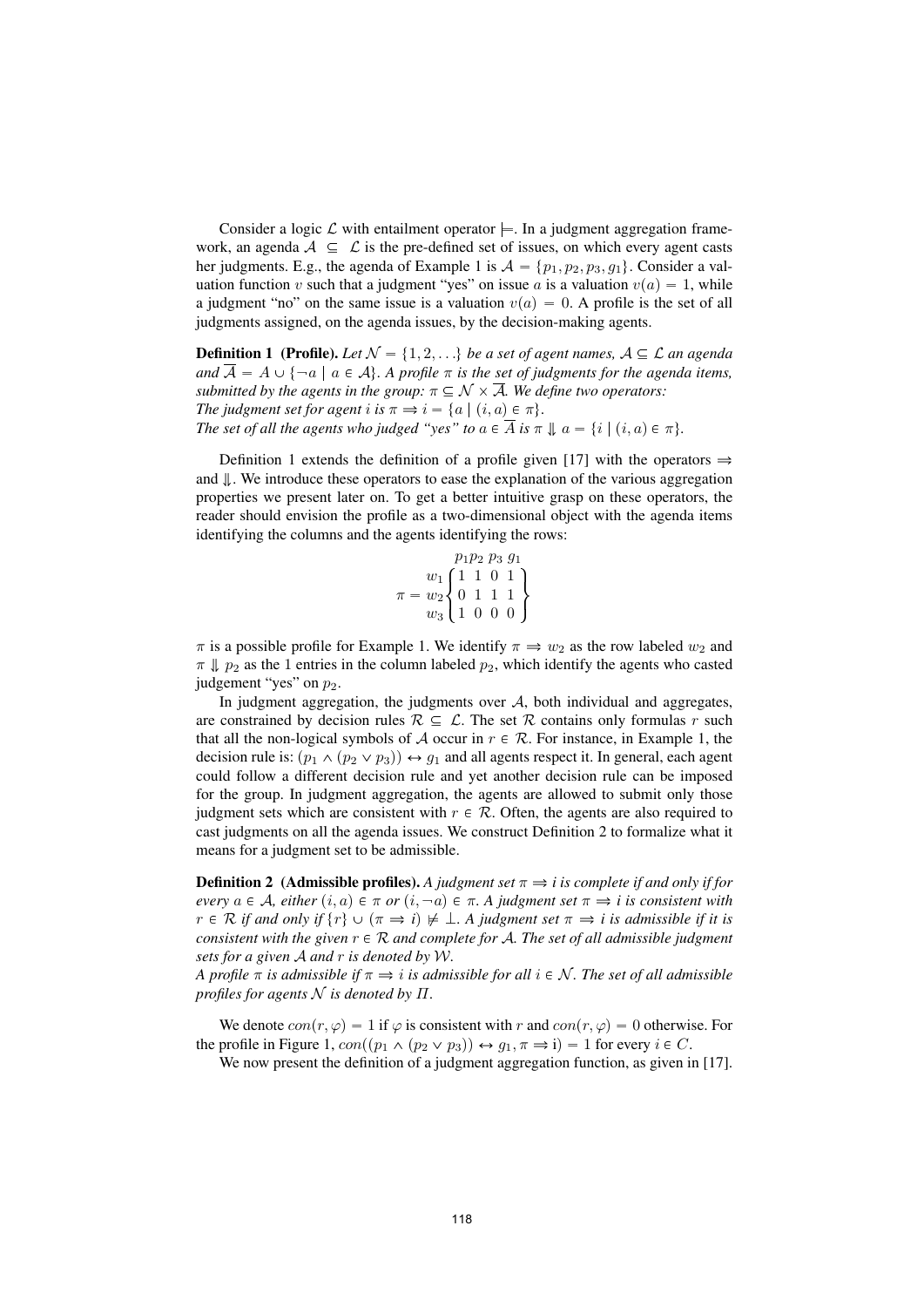**Definition 3** (Judgment aggregation function). Given an agenda  $A$  and agents  $N$ , a judgment aggregation (JA) function is  $f: 2^{\mathcal{N}\times\overline{\mathcal{A}}}\mapsto 2^{\overline{\mathcal{A}}}$ .

We refer to  $f(\pi)$  as the collective judgment set for N. We denote the result of  $f(\pi)$  with  $\perp$  when the JA function produces an inadmissible judgment set. If  $f(\pi) \neq \perp$  then we call  $f(\pi)$  a decision and denote it by  $\mathcal{D}_{\pi}$ . Figure 1 illustrates an example of a judgment aggregation function and profile, for which the collective judgment set is  $\perp$  because  $con((p_1 \wedge (p_2 \vee p_3)) \leftrightarrow g_1, \{p_1, p_2, p_3, \neg g_1\}) = 0.$ 

The JA function is a useful abstraction, because many properties of judgment aggregation can be defined in terms of it. It then can be studied which properties can be accepted together (avoiding impossibility results). Given a JA function  $f$ , we describe the most common properties in the JA literature.

**Universal domain.**  $f$  satisfies universal domain if and only if its domain is  $\Pi$ .

**Anonymity.** Given a profile  $\pi \in \Pi$ , let  $\hat{\pi} = {\pi \Rightarrow 1, ..., \pi \Rightarrow n}$ , be the multiset of all the individual judgment sets in  $\pi$ . Two profiles  $\pi, \pi' \in \Pi$  are permutations of each other if and only if  $\hat{\pi} = \hat{\pi}'$ . f satisfies anonymity if and only if  $f(\pi) = f(\pi')$  for all permutation  $\pi$  and  $\pi'$ .

**Unanimity on**  $a \in \overline{A}$ , f satisfies unanimity on  $a \in \overline{A}$  if and only if for every profile  $\pi \in \Pi$  it holds: if for all  $i \in \mathcal{N}$ ,  $(i, a) \in \pi$ , then  $a \in f(\pi)$ .

**Collective rationality.** f satisfies collective rationality if and only if for all  $\pi \in \Pi$ ,  $con(r, f(\pi)) = 1$  for a given  $r \in \mathcal{R}$ , and either  $a \in f(\pi)$  or  $\neg a \in f(\pi)$  for every  $a \in \mathcal{A}$ . **Constant.** f is constant when there exists  $\varphi \in 2^{\overline{A}}$  such that for every  $\pi \in \Pi$ ,  $f(\pi) = \varphi$ . **Independence.** Let  $\Phi = {\pi \downarrow a \mid a \in A}$  for every  $\pi \in \Pi$ . Let  $f_1, \ldots, f_m$  be functions defined as  $f_j : \mathcal{A} \times \Phi \mapsto \{0,1\}$ . The JA function f satisfies independence if and only if for all  $\pi \in \Pi$ , there exist functions  $f_i$  such that for all  $\varphi \in f(\pi)$  it holds that  $\varphi = \{a \mid a \in \mathcal{A}, f_j(a, \pi \parallel a) = 1\} \cup \{\neg a \mid a \in \mathcal{A}, f_j(a, \pi \parallel a) = 0\}.$ 

The best known example of  $f_j : A \times \Phi \mapsto \{0,1\}$  is the simple majority voting  $f_m$  which counts how many agents expressed judgment "yes" on agenda item a. The function  $f_m$  returns a if that number of agents is greater than  $\lceil \frac{n}{2} \rceil$  and  $\lceil \frac{n}{2} \rceil$  and  $\lceil \frac{n}{2} \rceil$ 



Fig. 1. A profile, issue-wise majority aggregation, premise-based and conclusion-based majority.

The issue-wise majority function  $f_{maj}$  is defined as

$$
f_{maj} = \begin{cases} \varphi = \{ f_m(\pi \Downarrow a) \mid a \in \mathcal{A} \} \text{ if } \varphi \text{ is complete and consistent} \\ \bot \text{ otherwise} \end{cases}
$$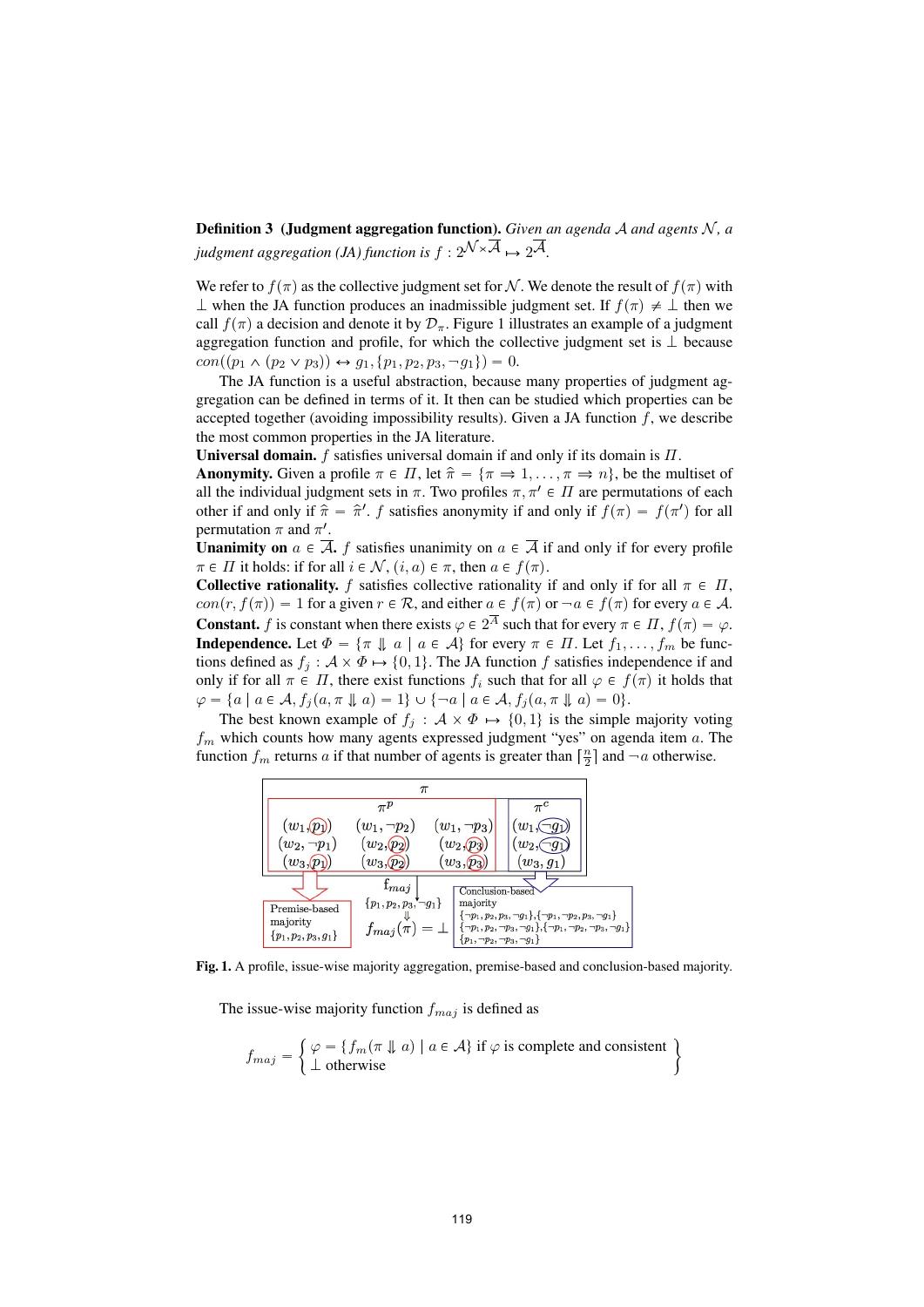The JA function  $f_{maj}$  satisfies universal domain, anonymity, unanimity, completeness, and independence but it does not satisfy collective rationality, as it can be seen on Figure 1. All judgement aggregation functions which satisfy universal domain, anonymity, independence and collective rationality are constant [17]. The most debated  $[3, 17]$  is independence. The reason why it is convenient to have independence is because it is a necessary condition to guarantee the non-manipulability of  $f(8)$ . An aggregation function is non-manipulable, if no agent can obtain his sincere judgment set  $\varphi$  selected as the collective judgment set by submitting another judgment set  $\varphi'$ .

Two aggregation procedures that violate independence but guarantee universal domain, anonymity and collective rationality have been proposed in the literature: *premise*based and conclusion-based procedures. A distinguishing feature of judgment aggregation with respect to social choice theory is the distinction between premises and conclusions. The agenda is a union of two disjoint sets: the premise set  $(A^p)$ , and the conclusion set  $(A^c)$ .  $A = A^p \cup A^c$ ,  $A^p \cap A^c = \emptyset$ . In Example 1,  $A^p = \{p_1, p_2, p_3\}$ and  $A^c = \{q_2\}$ . We give a general definition on when a JA function is premise- or conclusion-based in Definition 4. The literature on judgment aggregation [17] defines premise- and conclusion-based procedures only in terms of issue-wise majority.

**Definition 4.** Let  $\pi^p = \{(i, a) | (i, a) \in \pi, a \in \mathcal{A}^p\}$ ,  $\pi^c = \{(i, a) | (i, a) \in \pi, a \in \mathcal{A}^c\}$ and let the premise and conclusion aggregation functions be defined as  $f^p$  :  $\Pi \mapsto 2^{\mathcal{A}^p}/\varnothing$  and  $f^c$  :  $\Pi \mapsto 2^{\mathcal{A}^c}/\varnothing$  correspondingly. The JA function f is

premise-based if and only if there exists a  $f^p$  such that  $f^p(\pi^p) \subseteq f(\pi)$  and conclusionbased if and only if there exists a f<sup>c</sup> such that  $f^c(\pi^c) \subseteq f(\pi)$ , for all  $\pi \in \Pi$ .

An example of premise and conclusion-based aggregations is given in Figure 1. Intuitively, a JA function is premise-based when the collective judgment set on the premises is obtained as a result of aggregating only the premise profile  $\pi^p$ . The decisions  $f(\pi)$  are those  $\varphi \in W$  for which  $f^p(\pi^p) \subset \varphi$  (or alternatively  $f^c(\pi^c) \subset \varphi$  for conclusion-based aggregations). However, it is possible that, depending on the decision rule, there are more than one  $\varphi \in \mathcal{W}$  that satisfy the condition  $f^p(\pi^p) \subset \varphi$  (or alternatively  $f^c(\pi^c) \subset \varphi$ ). This is what happens for the conclusion-based procedure we illustrate in Figure 1.

#### 2.2 Judgment aggregation for BDI agents

In this section first we set the problem of finding collective decisions for group goals in the context of judgment aggregation. We then argue that the aggregation function used for this problem should satisfy: collective rationality, universal domain, unanimity and select a unique  $\varphi \in \mathcal{W}$ . For a democratic group, in which all agents have equal say on what the group attitudes should be, *anonymity* should be satisfied. For a group in which the agents have different levels of expertise, anonymity can be omitted.

We use  $Gg$  to denote that "g is a group goal". A set of the candidate group goals is the set  $\mathcal{G} = \{Gg \mid g \in \mathcal{L}\}\$  which contains all the goals which the group considers to adopt. For each goal  $Gg \in \mathcal{G}$ , the group has at its disposal decision rules  $\mathcal{R}_g \subseteq \mathcal{R}$  and an agenda  $A<sub>q</sub>$  composed of the goal  $g$  (conclusion), and all the reasons (premises) relevant for g, which were given by the decision rule. Each agent submits her judgments on the agenda thus generating a profile  $\pi_g$ , such that  $con(\mathcal{R}_g, \pi_g \Rightarrow i) = 1$  for all  $i \in \mathcal{N}$ .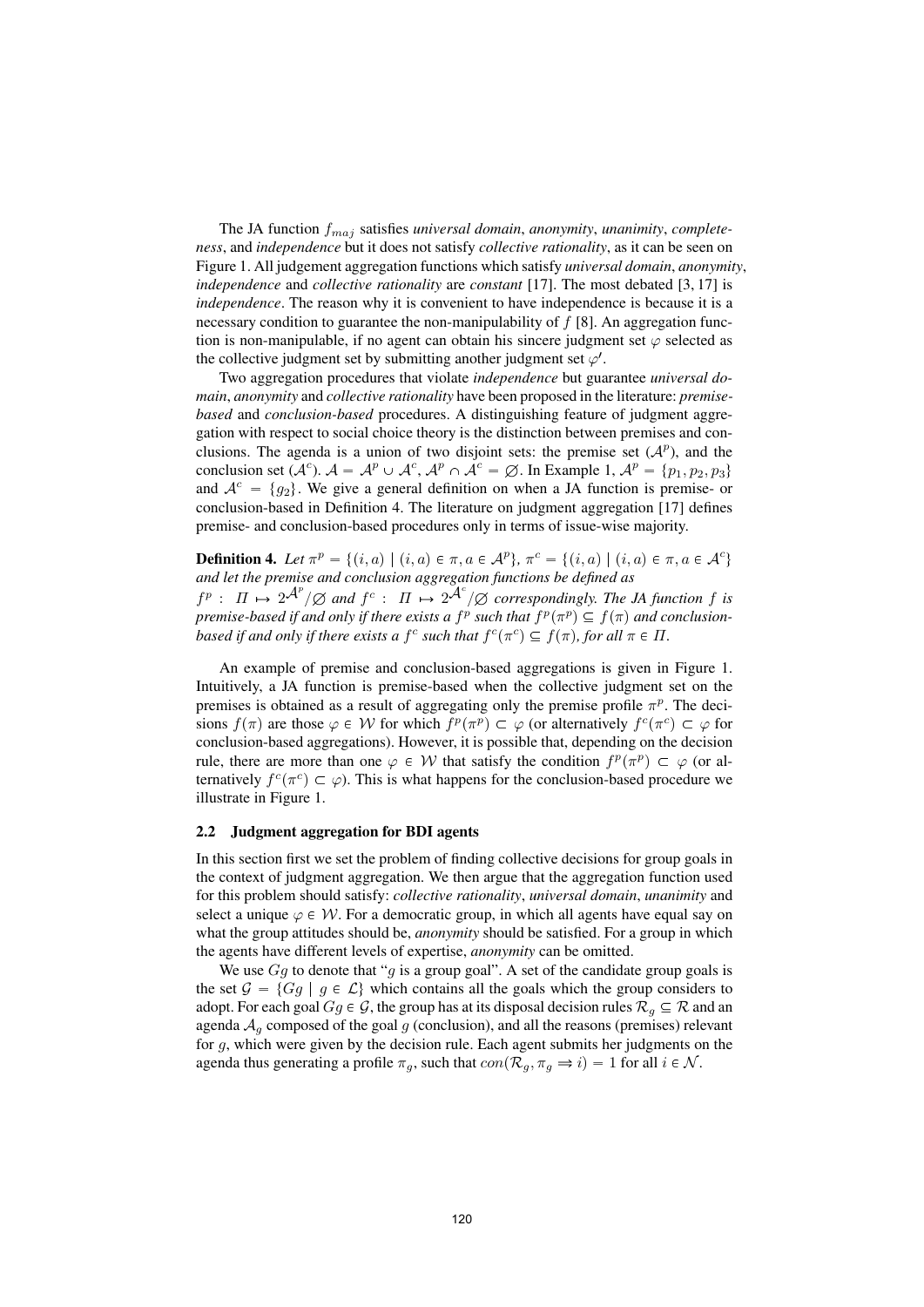The decision rules contain all the constraints which the individual and collective judgment sets should satisfy. These constraints contain three types of information: rules describing how the goal depends on the reasons (justification rules  $\mathcal{R}_g^{just}$ ), rules describing the constraints of the world inhabited by the agents (domain knowledge  $\mathcal{R}_g^{DK}$ ) and rules that describe how g interacts with other candidate goals of the group (coordination rules  $\mathcal{R}_g^{coord}$ ). Hence, the decision rule for a group goal g is  $\mathcal{R}_g$  =  $\mathcal{R}^{just}_g \cup \mathcal{R}^{DK}_g \cup \mathcal{R}^{coord}_g.$ 

*Example 2 (Example 1 revisited)*. Consider the cleaning crew from Example 1.  $\mathcal{R}_{g_1}^{just}$ is  $(p_1 \wedge (p_2 \vee p_3) \leftrightarrow Gg_1$  and  $\mathcal{A}_{g_1} = \{p_1, p_2, p_3, Gg_1\}$ . Suppose that the crew has the following candidate group goals as well: place the furniture in its designated lo*cation* (g<sub>2</sub>) and collect recyclables from garbage bin (g<sub>3</sub>). The agendas are  $A_{g_2}$  =  $\{p_4, p_5, p_6, p_7, Gg_2\}, \mathcal{A}_{g_3} = \{p_3, p_8, p_9, Gg_3\}.$  The justification rules are  $\mathcal{R}_{g_2}^{just}$  $(p_4 \wedge p_5 \wedge (p_6 \vee p_7)) \leftrightarrow Gg_2$  and  $\mathcal{R}_{g_3}^{just} \equiv (p_8 \wedge p_9 \wedge p_3) \leftrightarrow Gg_3$ . The formulas  $p_4 - p_9$  are: the furniture is out of place  $(p_4)$ , the designated location for the furniture is empty  $(p_5)$ , the furniture has wheels  $(p_6)$ , the furniture has handles  $(p_7)$ , the agents can get revenue for recyclables  $(p_8)$ , there is a container for the recyclables  $(p_9)$ .

An example of a domain knowledge could be  $\mathcal{R}_{g_2}^{DK} \equiv \neg p_4 \rightarrow \neg p_5$ , since it can not happen that the designated location for the furniture is empty while the furniture is not out of place. Group goal  $Gg_3$  can be pursued at the same time as  $Gg_1$ , however,  $Gg_2$ can only be pursued alone. Thus the coordination rule for all three goals is  $\mathcal{R}_{g_1}^{coord} = \mathcal{R}_{g_2}^{coord} = \mathcal{R}_{g_3}^{coord} \equiv ((Gg_2 \wedge \neg (Gg_1 \vee Gg_3)) \vee \neg Gg_2).$ 

We want the justifications for a goal to explain when a goal should be adopted/refuted. Having collective justifications for a goal enables the agents to, when the world changes, consider adopting a goal that has been rejected previously. To this end, we take into consideration justification rules which are of form  $Gg \leftrightarrow \Gamma$ , where  $\Gamma \in \mathcal{L}$  such that all the non-logical symbols of  $\Gamma$  occur in  $\mathcal{A}_{g}^{p}$  and  $\{Gg\} = \mathcal{A}_{g}^{c}$ .

We now continue to discuss the desirable properties for the aggregation of individual beliefs and goals. We need a JA function that satisfies *universal domain* to be able to aggregate all admissible profiles. We can use only JA functions that satisfy collective rationality. If the collective set is not complete, for example, if it contains only a collective judgment on the goal, then we do not know why the goal was (not) adopted and consequently we would not know when to revise it. For example, the cleaning crew decides for the goal  $q_3$  (to collect recyclables), without having the reasons like  $p_9$  (a container where to put them). If the world changes and  $-p<sub>9</sub>$  holds, the robots will continue to collect recyclables.

The aggregation of all admissible profiles should produce a set consistent with the decision rule because otherwise we would not be generating the group goals and justifications for them. For the same reason we need an aggregation method that selects a unique  $\varphi \in \mathcal{W}$ .

To guarantee that  $con(\mathcal{R}_g, f(\pi_g)) = 1$ , we need to choose between conclusionbased and premise-based procedures. At first glance, the premise-based procedure seems an obvious choice since it will produce complete collective judgment sets under our decision rules. However, upon closer inspection, this procedure has notable drawbacks.

As it is observable from the profile in Figure 1; a premise-based procedure may lead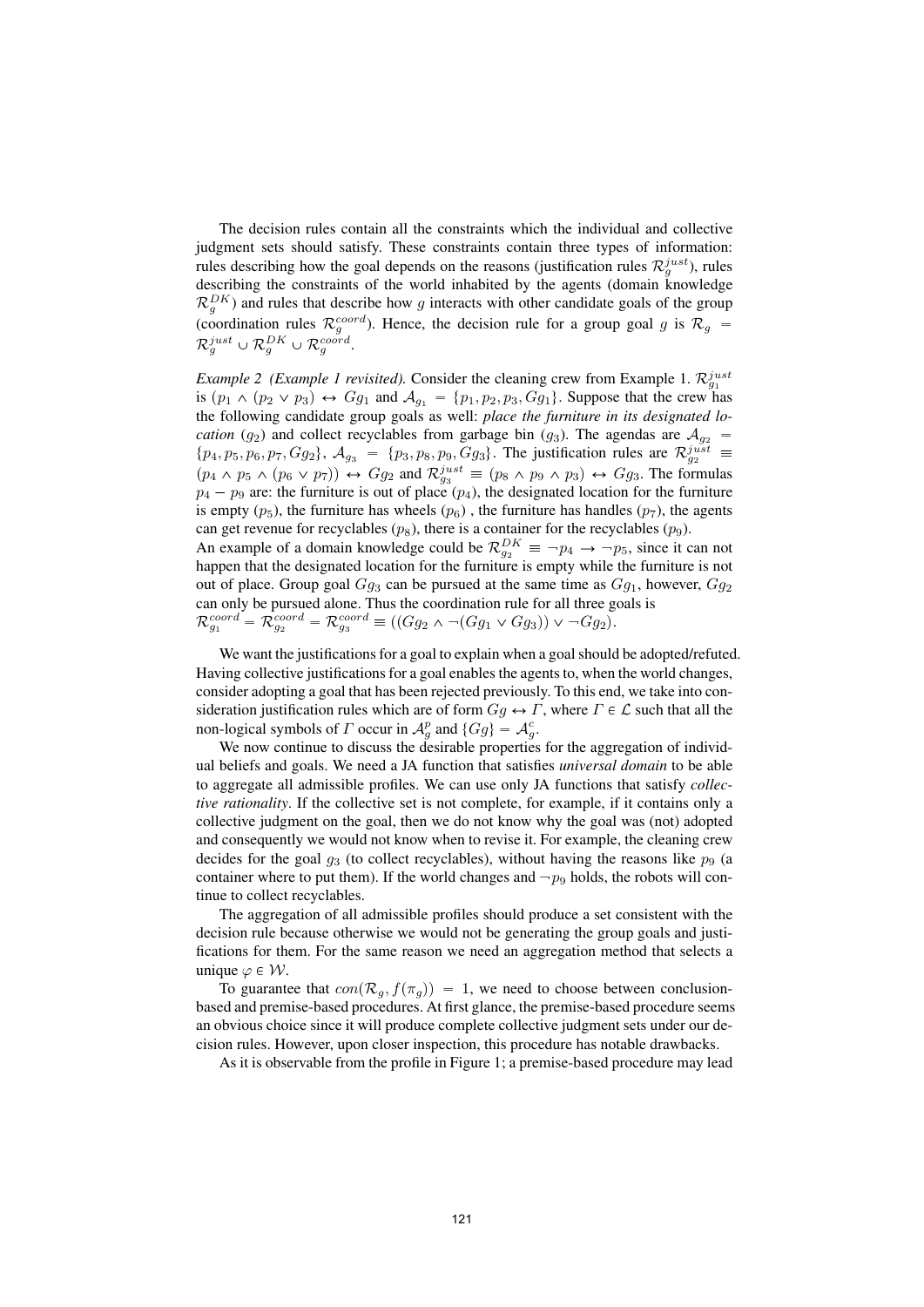the group to adopt a conclusion that the majority (or even the unanimity) of the group does not endorse. In our case, the conclusion is the goal and a premise-based aggregation may establish a group goal which none of the agents is interested in pursuing. To avoid this we need to aggregate using a conclusion-based procedure. In particular we want a conclusion-based procedure that has the property of unanimity on  $Gq$ .

Given that our decision rules are of the form  $q \leftrightarrow \Gamma$ , there exist profiles for which a conclusion-based procedure will not produce complete collective set of judgments. However, the conclusion-based aggregation can be supplemented with an additional procedure that completes the produced set of judgments when necessary. Such aggregation procedure is the complete conclusion-based procedure (CCBP) developed in [20]. This CCBP satisfies universal domain and is collectively rational. However, it does not always produce a unique decision. CCBP produces a unique collective judgment for the goal, but it can generate more than one set of justifications for it. This is an undesirable, but not an unmanageable property. To deal with ties, as it is the practice with voting procedures, the group can either determine a default set of justifications for adopting/rejecting each candidate goal, or it can appoint one member of the group as tiebreaker. Tie-breaking problems in judgment aggregation are the focus of our ongoing research.

The CCBP from [20] also satisfies anonimity. Whether this is a desirable property for a group of artificial agents depends entirely on whether the group is democratic or the opinions of some agents are more important. CCBP can be adjusted to take into consideration different weights on different agents' judgment sets.

# 3 Formal framework for modeling group attitudes

In this section we introduce the language of modal multi-agent logic in which we represent individual and collective mental attitudes. We then combine the methodology of judgment aggregation with this representation language and show how collective attitudes are generated. To model commitment to a group goal and reconsideration of a group goal we use temporal logic.

#### 3.1 Modal multi-agent logic

Just like modal agent logic is concerned mainly with the relation between the individual goals and beliefs over time, modal multi-agent logic is concerned with the relation between group goals and beliefs over time. We use modal multi-agent logic to represent: the agenda, individual judgments, collective judgments and new information that may prompt goal revision. In line with judgment aggregation proper, we do not use the formal language to represent the judgment aggregation function, but only the arguments of this function and the results from it. We assume that there is a service, available to the agents, that elicits the individual judgments, performs the aggregation and makes the aggregation results available, to the members and for plan-generation.

Agenda issues in judgment aggregation are usually represented by propositional formulas. This is not a viable option in our case. First, we want to represent the difference between a goal and the supporting reasons by means of representing the distinction between conclusions and premises explicitly in the logic. Second, the logic should represent the distinction between individual and collective judgments. We distinguish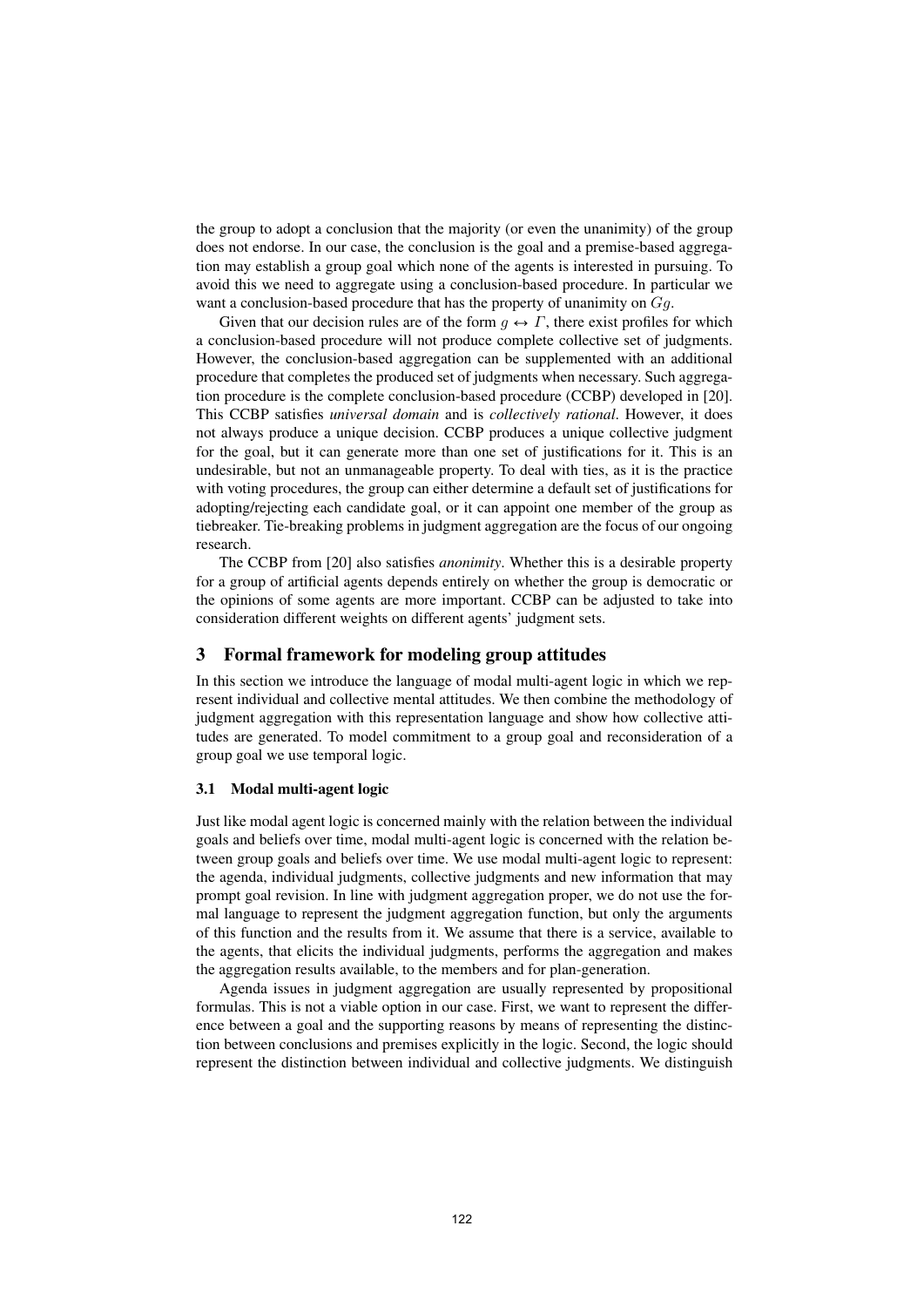conclusions from premises by using a single  $K$  modal operator  $Gg$  for representing that "g is a group goal".

The obvious choice for modeling the judgment "true" on agenda issue  $a$ , of an agent i, is the modal operator belief  $B_i a$  (correspondingly  $B_i \neg a$  for a judgment "false" on a). However, we find that beliefs are ill suited for modeling collective judgments of agents. While a belief  $B<sub>i</sub>a$  is an exclusively private mental state, judgments are public and contributed for the decision-making purposes of the group. A judgment is thus closer to a public commitment than to a private belief. Hence, we model judgments by using the modal operator of acceptance  $A_S a$  [19].  $A_S a$  denotes: agents in S accept a. The operator  $A_S a$  allows us to represent both individual judgments,  $S = \{i\}$ , for  $i \in \mathcal{N}$  and collective judgments with  $S = \mathcal{N}$ . We define the group acceptance  $A_{\mathcal{N}}a$ to be the result of applying judgment aggregation to the individual acceptances. We present the formal definitions of profile and judgment aggregation function in our logic in Definition 6. The modal operator  $A_s$  we use is inspired by the modal operator of the acceptance logic of [19]. The details on the relation between acceptance logic and our acceptance operator are given in the Appendix.

We represent the new information that becomes available to the agents with a normal modal K operator E. Ea denotes: "it is observed that  $a$  is true".

Lastly, to model how the group attitudes evolve with reconsideration we need a temporal logic. By using  $LTL$  we do not need to distinguish between path formulas and state formulas, but we are able to quantify over traces. Just as in  $BDI_{LTL}$ , where  $B\Box a$  denotes that a is believed to be necessary, we use  $E\Box \neg a$  to denote that a is observed to be impossible.

We now give the syntax of our modal multi-agent logic  $AGE_{LTL}$ .

**Definition 5** (Syntax). Let Agt be a non-empty set of agents, with  $S \subseteq Agt$ , and  $L_P$  be a set of atomic propositions. The admissible formulae of  $AGE_{LTL}$ are formulae  $\psi_0, \psi_1$ and  $\psi_2$  of languages  $\mathcal{L}_{prop}$ ,  $\mathcal{L}_G$  and  $\mathcal{L}_{A E_{LTL}}$  correspondingly:  $\psi_0 ::= p \mid (\psi_0 \wedge \psi_0) \mid \neg \psi_0$  $\psi_1 ::= \psi_0 \mid G\psi_0$  $\psi_2 ::= \psi_0 | A_S \psi_1 | E \psi_2 | X \psi_2 | (\psi_2 U \psi_2)$ where p ranges over  $L_P$  and S over  $2^{Agt}$ . Moreover,  $\Diamond \phi \equiv \top U \phi$ ,  $\Box \phi \equiv \neg \Diamond \neg \phi$ , and  $\phi \mathbf{R} \phi' \equiv \neg(\neg \phi \mathbf{U} \neg \phi')$ .

We can now adjust the definition for a judgment aggregation function. We represent individual judgments with  $A_{\{i\}}a$  with intuitive reading "agent i judges a as true" and  $A_{\{i\}}$   $\neg a$  with reading "agent i judges a as false".

**Definition 6 (JA in**  $AGE_{LTL}$  ). Let  $\mathcal{N} = \{1, 2, ...\}$  be a set of agent names and  $\mathcal{G} \subseteq \mathcal{L}_{G}/\mathcal{L}_{prop}$  a set of candidate goals.

An agenda  $A_g\subseteq \mathcal{L}_G$  for goal  $Gg\in \mathcal{G}$  is a set of formulas such that  $A_g=\overline{\mathcal{A}^p_g}\cup \overline{\mathcal{A}^c_g}$ , with  $\overline{\mathcal{A}_g^p} = \mathcal{A}_g^p \cup \{ \neg a \mid a \in \mathcal{A}_g^p \}$ ,  $\mathcal{A}_g^p \subseteq \mathcal{L}_{prop}$  and  $\overline{\mathcal{A}_g^c} = \{Gg, \neg Gg\}$ . A profile of judgments is the set  $\overline{\pi} = \{A_{\{i\}}a \mid i \in \mathcal{N}, a \in \mathcal{A}_g\}.$  $\overline{\pi} \Rightarrow i = \{a \mid A_{\{i\}}a \in \overline{\pi}\}\$ is the judgment set of agent i.  $\overline{\pi} \Downarrow a = \{i \mid A_{\{i\}}a \in \overline{\pi}\}\$  is the set of all the agents that accepted a.

Given a set of decision rules  $\mathcal{R}_g \subset \mathcal{L}_{prop}$ , a profile is acceptable if and only if, for all  $i \in \mathcal{N}$  and all  $a \in \mathcal{A}$ ,  $con(\mathcal{R}_g, \pi \Rightarrow i) = 1$  and either  $A_{\{i\}}a$  or  $A_{\{i\}}\neg a$ . The set of all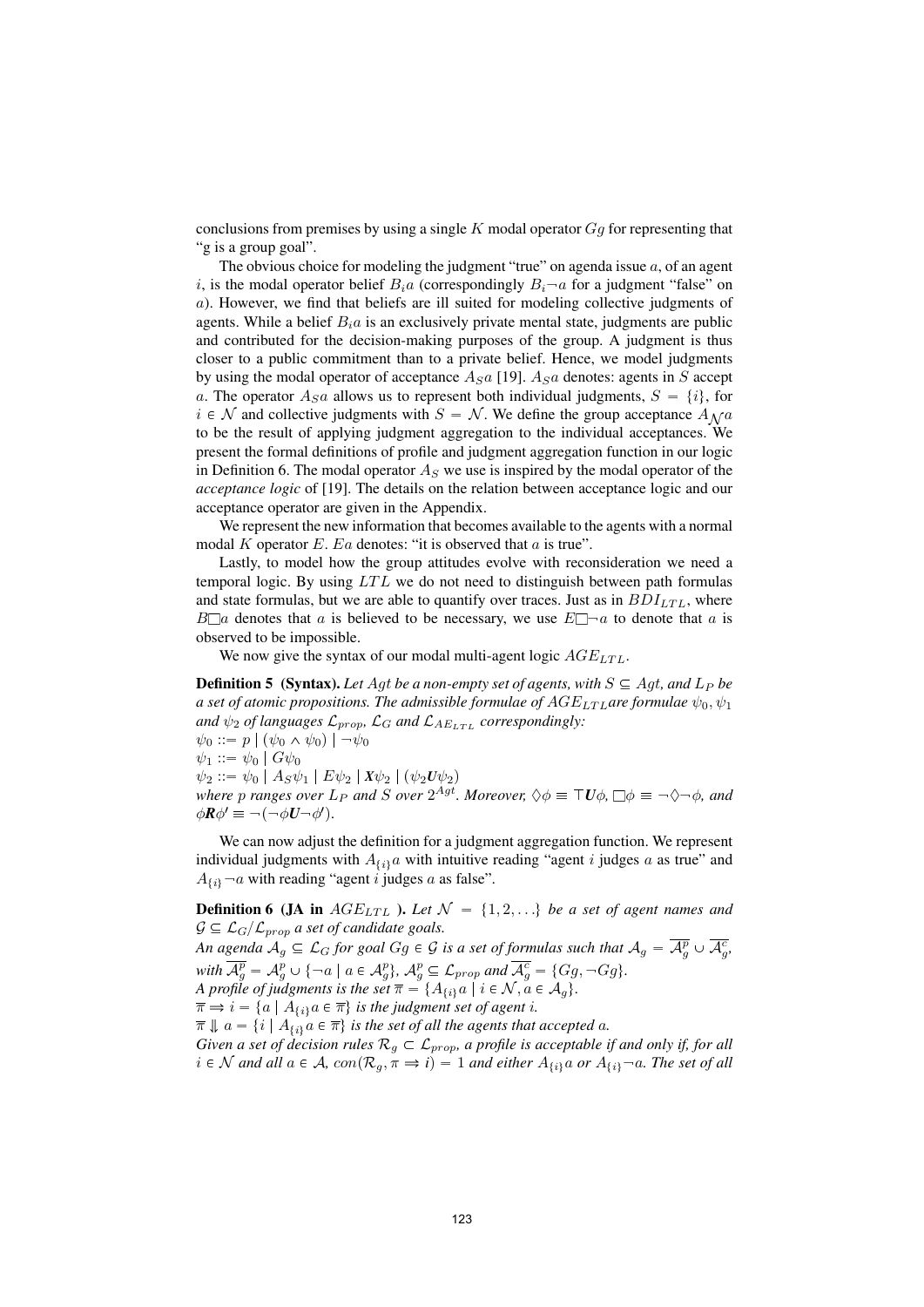acceptable profiles for N and  $A_q$ , given  $\mathcal{R}_q$  is  $\overline{\Pi}$ . The decision for a profile  $\overline{\pi}$ ,  $\mathcal{D}_{\overline{\pi}} = \{A_{\mathcal{N}}a \mid a \in f^a(\overline{\pi}), f^a : \overline{\Pi} \mapsto 2^{\mathcal{A}_g} \}.$ 

For instance, the profile in Figure 1, is  $\overline{\pi}_{g_1} = \{A_{\{w_1\}}p_1, \neg A_{\{w_1\}}p_2, \neg A_{\{w_1\}}p_3, \neg A_{\{w_1\}}p_4, \neg A_{\{w_1\}}p_5, \neg A_{\{w_2\}}p_6, \neg A_{\{w_2\}}p_7, \neg A_{\{w_3\}}p_8, \neg A_{\{w_4\}}p_9, \neg A_{\{w_4\}}p_9, \neg A_{\{w_4\}}p_9, \neg$  $A_{\{w_1\}}\neg Gg_1, A_{\{w_2\}}\neg p_1, \ldots, A_{\{w_3\}}Gg_1\}.$  The decision using premise-based majority would be  $\{A_C p_1, A_C p_2, A_C p_3, A_C G g_1\}.$ 

 $AGE_{LTL}$ can be used to model that an agent does not have a judgment on an agenda issue, but we will work with the assumption that either  $A_{\{i\}}$  or  $A_{\{i\}}\neg a$  for all agents and agenda issues.

 $AGE_{LTL}$  has Kripke semantics. As in Schild [22], a Kripke structure is defined as a tuple  $\mathcal{M} = \langle W, \mathcal{R}, \mathcal{G}, \mathcal{F}, \mathcal{A}, L \rangle$ . W is a set of possible situations, and  $\mathcal{R}$  is the temporal relation over situations  $\mathcal{R} \subseteq W \times W$ . G is the goal relation over situations  $G \subseteq W \times W$ , while E is the observation relation over situations  $\mathcal{E} \subseteq W \times W$ . Let  $\Delta = 2^{\mathcal{N}} \times Inst$ .  $A: \Delta \mapsto W \times W$  maps every  $S \in \Delta$  to a relation  $A_S$  between possible situations. L is a truth assignment to the primitive propositions of  $L_P$  for each situation  $w \in W$ , i.e.,  $L(w) : Prop \rightarrow \{ true, false \}.$ 

Temporal formulas are validated in the standard manner [15]. Normal modal formulas  $G\psi$  and  $E\psi$  have standard semantics, see for example [4]. Acceptance formulas  $A_{\rm S}\psi$  are validated according to the semantics of acceptance logic presented in [19]. The axiomatization of  $AGE_{LTL}$  is given in the Appendix. Note that  $AGE_{LTL}$  is a fusion of the decidable logics:  $LTL$ , acceptance logics and two  $K$  modal logics.

#### 3.2 Generation of group goals

The mental state of the group is determined by the mental states of the members and the choice of judgment aggregation function. We represent the mental state of the group by a set  $\chi$  of  $AGE_{LTL}$  formulas. The set  $\chi$  contains: the set of all candidate goals for the group  $\mathcal{G} \subseteq \mathcal{L}_G/\mathcal{L}_{prop}$  and, for each  $G_g \in \mathcal{G}$ , the corresponding decision rules  $\mathcal{R}_g$ , as well as the individual and collective acceptances made in the group regarding agenda  $A_q$ . The set  $\chi$  is common knowledge for the group members. An agent uses  $\chi$  when it acts as a group member and its own beliefs and goals when it acts as an individual.

To deal with multiple, possibly mutually inconsistent goals, the group has a priority order  $\gtrsim_x$  over the group goals  $\mathcal{G} \subset \chi$ . To avoid overburdening the language with a  $\gtrsim_x$ operator, we incorporate the priority order within the decision rules  $\mathcal{R}_{g_i}^{just} \equiv \Gamma_i \leftrightarrow Gg_i$ . We want the decision rules to capture that if  $Gg_i$  is not consistent (according to the coordination rules) with some higher priority goals  $Gg_1, \ldots, Gg_m$ , then the group can accept  $Gg_i$  if and only if none of  $Gg_1, \ldots, Gg_m$  is accepted. Hence, we replace the justification rule  $\mathcal{R}_{g_i}^{just} \in \chi$  with  $\mathcal{R}_{g_i}^{pjust} \equiv (\Gamma_i \wedge \bigwedge_j^m (A_{\mathcal{N}} \neg G g_j)) \leftrightarrow G g_i$ , where  $Gg_j \in \mathcal{G}$ ,  $Gg_j \succsim_x Gg_i$  and  $Gg_i \wedge Gg_j \wedge \mathcal{R}^{coord}_{g_i} \models \bot$ .

*Example 3.* Consider the goals and rules of the robot crew  $C$  from Example 2. Assume the crew has been given the priority order  $Gg_1 >_\chi Gg_2 >_\chi Gg_3$ .  $\chi$  contains:  $G = \{Gg_1, Gg_2, Gg_3\}$ , one background knowledge rule, one coordination rule, three justification rules, out of which two are new priority modified rules:

 $\{\mathcal{G}, \neg p_4 \rightarrow \neg p_5, (Gg_2 \land \neg(Gg_1 \lor Gg_3)) \lor \neg Gg_2, Gg_1 \leftrightarrow (p_1 \land (p_2 \lor p_3)),$  $Gg_2 \leftrightarrow (p_4 \land p_5 \land (p_6 \lor p_7) \land A_C \neg Gg_1), Gg_3 \leftrightarrow (p_8 \land p_9 \land p_3 \land (A_C \neg Gg_2)).$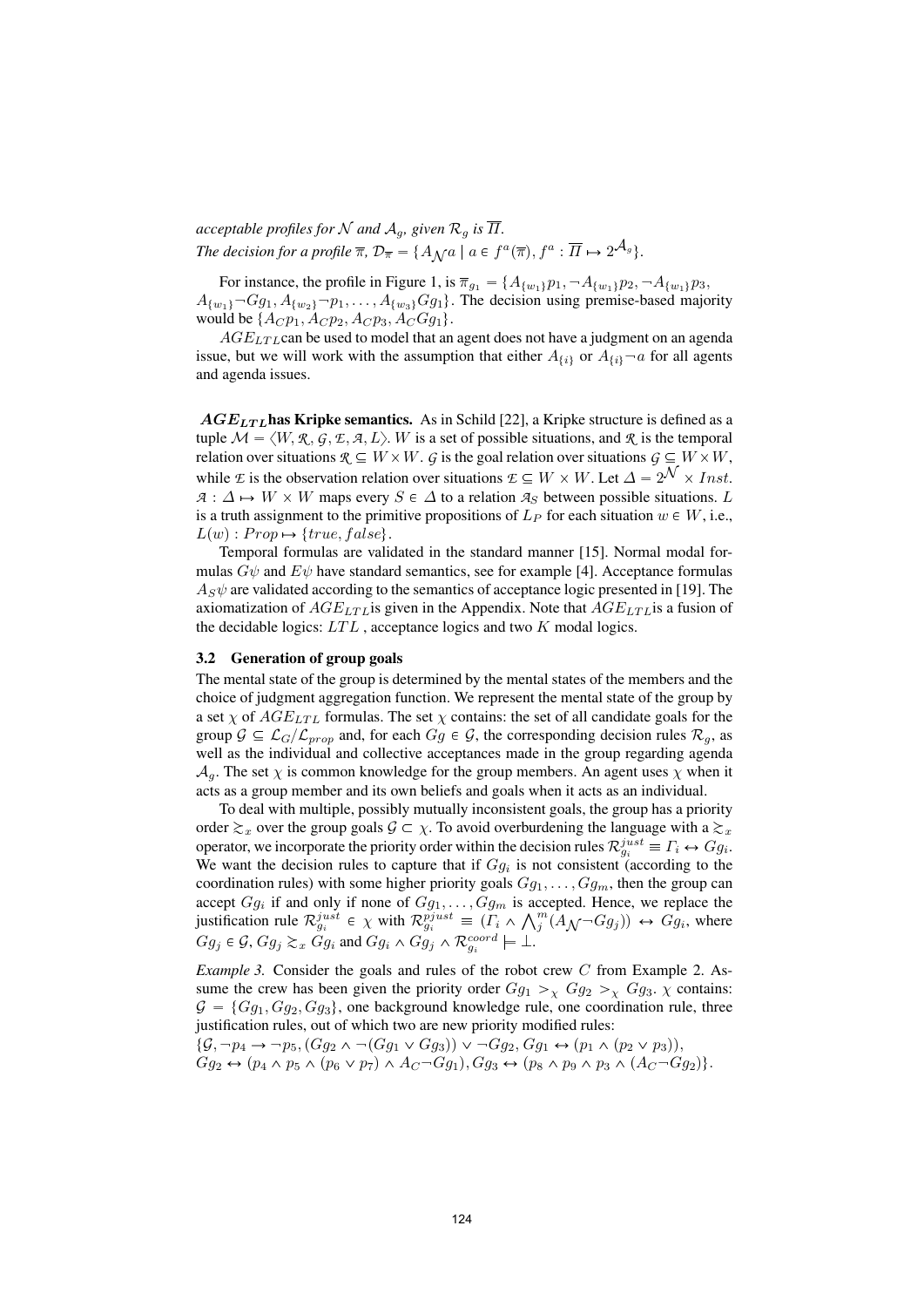The agents give their judgments on one agenda after another starting with the agenda for the highest priority candidate goal. Once the profile  $\overline{\pi}$  and the decision  $\mathcal{D}_{\overline{\pi}}$  for a goal g are obtained, they are added to  $\chi$ . To avoid the situation in which the group casts judgments on an issue that has already been decided, we need to remove decided issues from  $A_q$  before eliciting the profile for this agenda.

The group goals are generated by executing **GenerateGoals** $(\chi, \mathcal{N})$ .

function **GenerateGoals** ( $\chi$ , S): for each  $Gg_i \in \mathcal{G}$  s.t.  $[\forall Gg_j \in \mathcal{G}: (Gg_j \succsim Gg_i) \Rightarrow (A_{\mathcal{N}}Gg_j \in \chi \text{ or } A_{C:\chi} \neg Gg_j \in \chi)]$ { $B := (\{a \mid A \setminus a \in \chi\}) \cup \{\neg a \mid A \setminus \neg a \in \chi\}) \cap A_{g_i};$ <br>commant *II*  $B$  is the set of glycady collectively gented comment  $\parallel B$  is the set of already collectively accpted issues from  $A_{g_i}$  $\mathcal{A}_{g_i}^* := \mathcal{A}_{g_i}/B;$  $\overline{\pi}_{g_i}^{\sigma} := \text{elicit}(S, \mathcal{A}_{g_i}^*, \chi);$  $\chi := \chi \cup \overline{\pi}_{g_i} \cup f^{\tilde{a}}(\overline{\pi}_{g_i}); \quad \}$ 

$$
\texttt{return } \chi.
$$

elicit requests the agents to submit complete judgment sets for  $\overline{\pi}_{g_i} \subset \chi$ . We require that *elicit* is such that for all returned  $\bar{\pi}$  it holds  $con(\chi, \bar{\pi} \Rightarrow i) = 1$  for all  $i \in \mathcal{N}$  and that  $con(\chi, f^a(\overline{\pi})) = 1$ . When a higher priority goal  $Gg_i$  is accepted by the group, a lower priority incompatible goal  $Gg_i$  cannot be adopted regardless of the judgments on the issues in  $A_{q_i}$ . Nevertheless, Although *elicit* will provide individual judgments for the agenda  $A_{g_i}$ . If the acceptance of  $Gg_i$  is reconsidered, we can obtain a new decision on  $Gg_j$  because the profile for  $Gg_j$  is available.

*Example 4.* Consider the  $\chi$  for robots given in Example 3. The following calls to *elicit* are made in the given order. First,  $\overline{\pi}_{g_1} = elicit(\mathcal{N}, \mathcal{A}_g^*)$ are made in the given order. First,  $\overline{\pi}_{g_1} = elicit(\mathcal{N}, \mathcal{A}_{g_1}^*, \chi)$  with the  $GenerateGoals(\chi)$  $\chi' = \chi \cup \overline{\pi}_{g_1} \cup f^a(\overline{\pi}_{g_1})$ . Second,  $\overline{\pi}_{g_2} = elicit(\mathcal{N}, \mathcal{A}_{g_2}^{*^2}, \chi')$ , with  $GenerateGoal(\chi') =$  $\chi'' = \chi' \cup \overline{\pi}_{g_2} \cup f^a(\overline{\pi}(g_2)).$  Last,  $\overline{\pi}_{g_3} = elicit(\mathcal{N}, \mathcal{A}_{g_3}^*, \chi''),$  with  $GenerateGoal(s(\chi'') = \chi' \cup \overline{\pi}_{g_2} \cup f^a(\overline{\pi}(g_2)).$  $\chi''' = \chi'' \cup \overline{\pi}_{g_3} \cup f^a(\overline{\pi}_{g_3})$ . Since there is no overlapping between agendas  $\mathcal{A}_{g_2}$  and  $\mathcal{A}_{g_1}$ ,  $\mathcal{A}_{g_1}^* \equiv \mathcal{A}_{g_1}$  and  $\mathcal{A}_{g_2}^* \equiv \mathcal{A}_{g_2}$ . However, since  $\mathcal{A}_{g_2} \cap \mathcal{A}_{g_3} = p_3$ , then  $\mathcal{A}_{g_3}^* =$  $\{p_8, p_9, Gg_3\}.$ 

Proposition 1. GenerateGoals terminates if and only if elicit terminates and does not violate the candidate goal preference order.

The proof is straightforward.

### 4 Commitment strategies

The group can choose to reconsider the decision (acceptance or rejection) on a group goal in presence of new information. Whether the group chooses to reconsider depends on how committed it is to bring the goal about. According to Cohen and Levesque [5], an agent intends  $q$  if it has chosen to pursue goal  $q$  and it committed itself to making  $q$  happen. Following the same line of reasoning, we define group intention to be  $I_{\mathcal{N}}g \equiv A_{\mathcal{N}}Gg$  and read it as "the agents N intend g". We defined collective acceptance as resulting from judgment aggregation, which is a social choice method. Thus, in our framework, group intention is social choice with commitment. The level of commitment of a group to a collective acceptance depends on the choice of commitment strategy.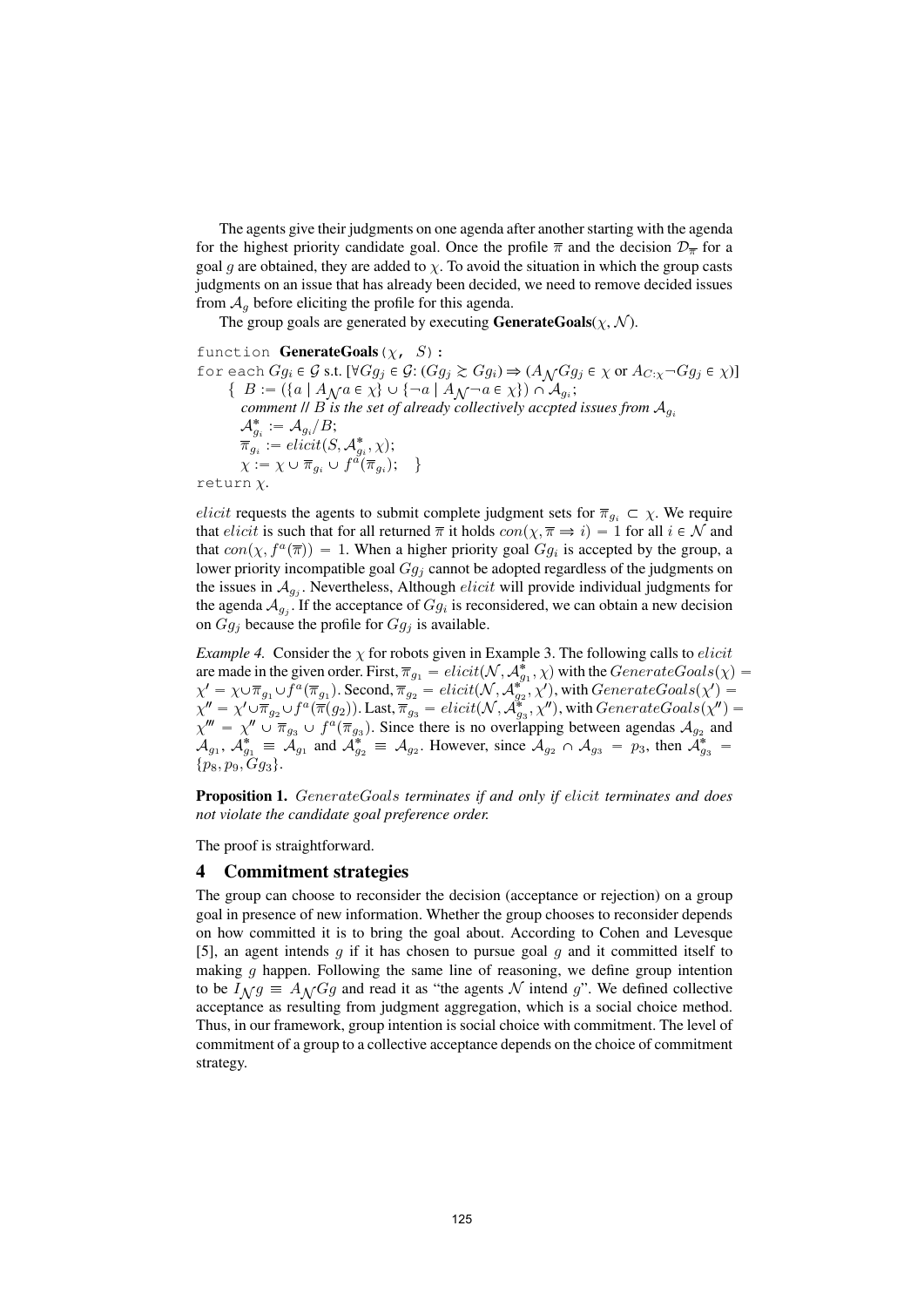These are the three main commitment strategies (introduced by Rao and Georgeff [21]): Blind commitment:  $I_i g \rightarrow (I_i g \mathbf{U} B_i g)$ Single-minded commitment:  $I_i g \rightarrow (I_i g \mathbf{U}(B_i g \vee B_i \Box \neg g))$ Open-minded commitment:  $I_i g \to (I_i g \mathbf{U}(B_i g \vee \neg G_i g))$ 

These commitment strategies only consider the relation between beliefs regarding  $g$  and  $Gg$ . Instead, a commitment to a goal can now be reconsidered upon new information on either one of the agenda issues in  $A<sub>q</sub>$  and also upon new information on a higher priority goal.

The strength of our framework is exhibited in its ability to describe the groups' commitment not only to its decision to adopt a goal, but also to its decision to reject a goal. Namely, if the agents decided  $I_{\mathcal{N}} g_i$  and  $A_{\mathcal{N}} - g_j$  are committed to both  $I_{\mathcal{N}} g_i$ and  $A_{\mathcal{N}}-g_j$ . Commitment to reject g allows for g to be reconsidered and eventually adopted if the state of the world changes.

Let N be a set of agents with a set of candidate goals G. Let  $Gg_i, Gg_j \in \mathcal{G}$  have agendas  $A_{g_i}$ ,  $A_{g_j}$ . We use  $p \in A_{g_i}^p$  and  $q_i \in A_{g_i}^c$ ,  $q_j \in A_{g_j}^c$ . The profiles and decisions are  $\overline{\pi}_{g_i}$  and  $f^a(\overline{\pi}_{g_i})$ ;  $Gg_j > Gg_i$ , and  $Gg_j$  cannot be pursued at the same time as  $Gg_i$ .

We use the formulas  $(\alpha_1) - (\alpha_7)$  to refine the blind, single-minded and open-minded commitment. Instead of the "until", we use the temporal operator release:  $\psi \mathbf{R} \phi \equiv$  $\neg(\neg \psi \mathbf{U} \neg \phi)$ , meaning that  $\phi$  has to be true until and including the point where  $\psi$  first becomes true; if  $\psi$  never becomes true,  $\phi$  must remain true forever. Unlike the *until* operator, the release operator does not guarantee that right hand-side formula will ever become true, which in our case translates to the fact that an agent could be forever committed to a goal.

 $(\alpha_1) Eg_i \mathbf{R} I_{\mathcal{N}} g_i$  $(\alpha_2)$   $\perp$  **R**  $A_N$ <sup>-</sup> $Gg_i$  $(\alpha_3)$   $(E \Box \neg g_i \vee Eg_i)$  R  $A \wedge q_i$  $(\alpha_4) A_{\mathcal{N}} q_j \mathbf{R} A_{\mathcal{N}} q_i$  $(\alpha_5)$   $\stackrel{\sim}{A_{\mathcal{N}}} p \rightarrow (E \stackrel{\sim}{\neg p} \mathbf{R} A_{\mathcal{N}} q_i)$ 

### Blind commitment:  $\alpha_1 \wedge \alpha_2$ .

Only the observation that the goal is achieved  $(Eg_i)$  can release the intention to achieve the goal  $I_{\Lambda}$  g<sub>i</sub>. If the goal is never achieved, the group will always be committed to it. If a goal is not accepted, then the agents will not reconsider accepting it.

#### Single-minded commitment:  $\alpha_3$ .

Only new information on the goal (either that the goal is achieved or had become impossible) can release the decision of the group to adopt /reject the goal. Hence, new information is only regarded if it concerns the conclusion, while information on the remaining agenda items is ignored.

#### Extended single-minded commitment:  $\alpha_3 \wedge \alpha_4$ .

Not only new information on  $g_i$ , but also the collective acceptance to adopt a more important incompatible goal  $g_i$  can release the intention of the group to achieve  $g_i$ . Similarly, if  $g_i$  is not accepted, the non-acceptance can be revised, not only if  $g_j$  is observed to be impossible or achieved, but also when the commitment to pursue  $g_i$  is dropped (for whatever reason).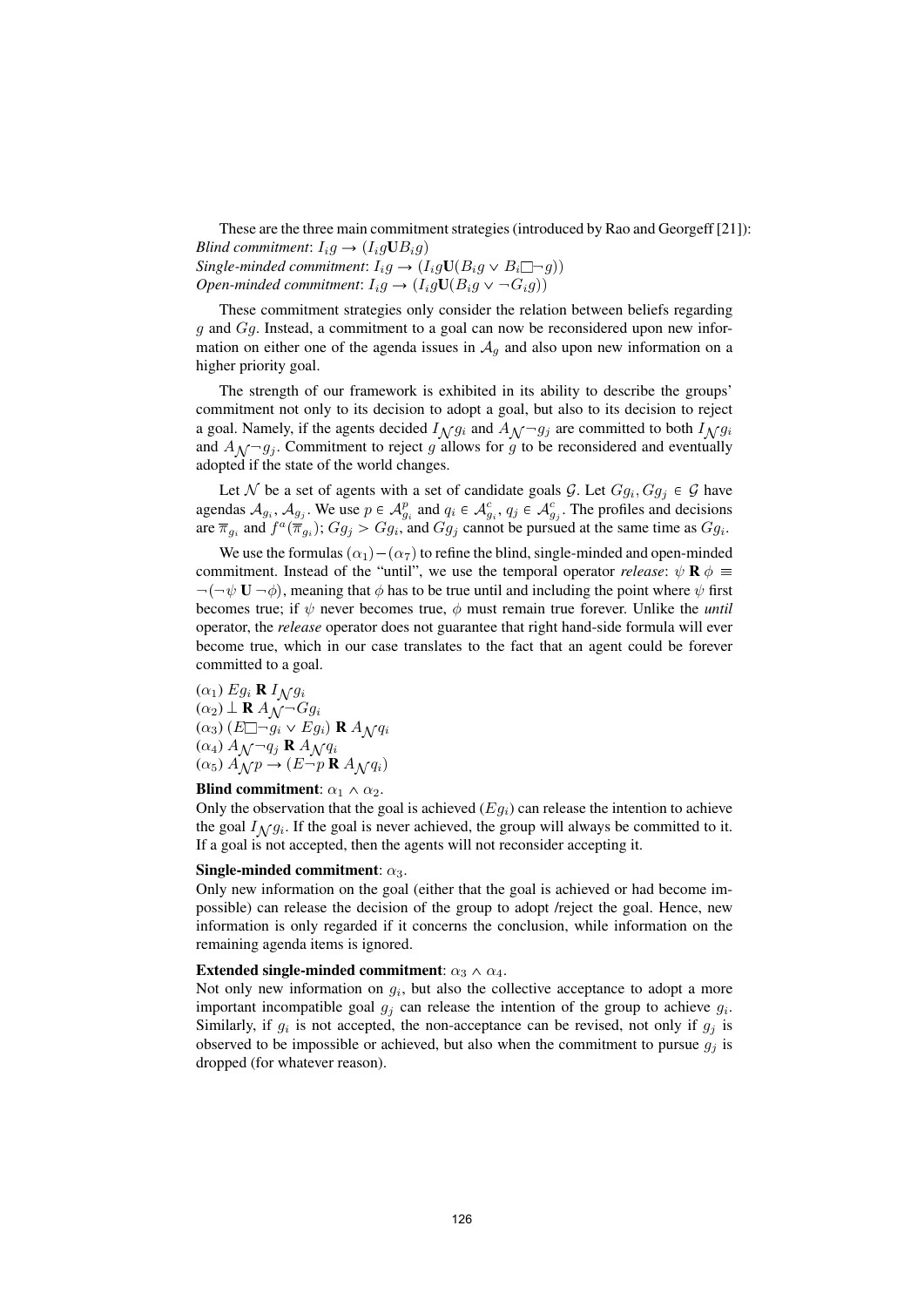**Open-minded commitment:**  $\alpha_3 \wedge \alpha_5$ .

A group will maintain its collective acceptances to adopt/reject a goal as long as the new information regarding all collectively accepted agenda items is consistent with  $f^a(\overline{\pi}_{a_i})$ . Extended open-minded commitment:  $\alpha_3 \wedge \alpha_4 \wedge \alpha_5$ .

Extending on the single-minded commitment, a change in intention to pursue a higher priority goal  $Gg_i$  can also release the acceptance of the group on  $Gg_i$ .

Once an intention is dropped, a group may need to reconsider its collective acceptances. This may cause for the dropped goal to be re-affirmed, but a reconsideration process will be invoked nevertheless.

### 5 Reconsideration strategies

In Section 3.2 we defined the mental state of the group  $\chi$ . We can now define what it means for a group to be coherent.

**Definition 7 (Group coherence).** Given a Kripke structure M and situations  $s \in W$ , a group of  $N$  agents is coherent if the following conditions are met:

 $(\rho_1): \mathcal{M} \models \neg (A_S a \land A_S \neg a)$  for any  $S \subseteq \mathcal{N}$  and any  $a \in \mathcal{A}_q$ . ( $\rho_2$ ): If  $\mathcal{M}, s \models \chi$  then  $\chi \not\models \bot$ .  $(\rho_3): \mathcal{M}, s \models \bigwedge \mathcal{G} \rightarrow \neg \Box \neg g \text{ for all } Gg \in \mathcal{G}.$  $(\rho_4)$ : Let  $Gg \in \mathcal{G}$  and  $\mathcal{G}' = \mathcal{G}/\{Gg\}$ , then  $\mathcal{M} \models (\bigwedge \mathcal{G} \wedge E \Box \neg g) \rightarrow X(\neg Gg)$ .  $(\rho_5)$ : Let  $p \in A_g^p$  and  $q \in \{Gg, \neg Gg\}$ . Ep  $\wedge$   $(Ep \mathbb{R} A_{\mathcal{N}} q) \rightarrow X A_{\mathcal{N}} p$ 

The first condition ensures that no contradictory judgments are given. The second condition ensures that the mental state of the group is logically consistent in all situations. The third and fourth conditions ensure that impossible goals cannot be part of the set of candidate goals and if g is observed to be impossible in situation s, then it will be removed from G in the next situation.  $\rho_5$  enforces the acceptance of the new information on the group level, when the commitment strategy so allows – after  $a$  is observed and that lead the group to de-commit from  $g$ , the group necessarily accepts  $a$ .

A coherent group accepts the observed new information on a premise. This may cause the collective acceptances to be inconsistent with the justification rules. Consequently, the decisions and/or the profiles in  $\chi$  need to be changed in to ensure that  $\rho_1$ and  $\rho_2$  are satisfied. If, however  $\Box \neg g$  or g is observed, the group reconsiders  $\chi$  by removing  $Gg$  from  $G$ . In this case, the decisions and profiles are not changed.

For simplicity, at present we work with a world in which the agents' knowledge can only increase, namely the observed information is not a fluent. A few more conditions need to be added to the definition of group coherence, for our model to be able to be applicable to fluents. E.g., we need to define which observation is accepted when two subsequent contradictory observations happen.

For the group to be coherent at all situations, the acceptances regarding the group goals need to be reconsidered after de-commitment. Let  $\mathcal{D}_q \subset \chi$  contain the group acceptances for a goal g, while  $\overline{\pi}_g \subset \chi$  contain the profile for g. There are two basic ways in which a collective judgment set can be reconsidered. The first way is to elicit a new profile for g and apply judgment aggregation to it to obtain the reconsidered  $\mathcal{D}_{g}^{*}$ . The second is to reconsider only  $\mathcal{D}_g$  without re-eliciting individual judgments. The first approach requires communication among agents. The second approach can be done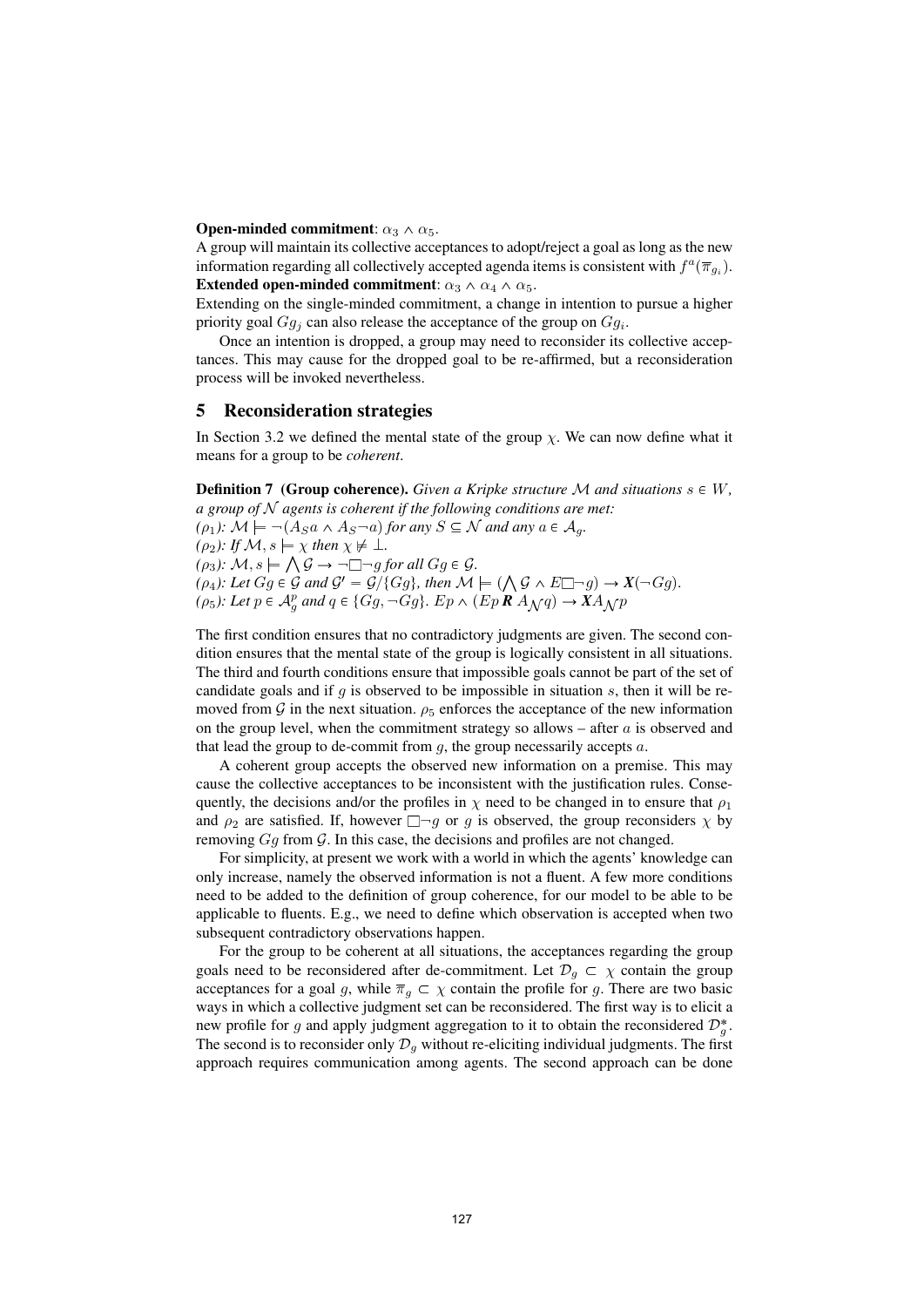by each agent reconsidering  $\chi$  by herself. We identify three reconsideration strategies available to the agents. The strategies are ordered from the least to the most demanding in terms of agent communication.

**Decision reconsideration (D-r).** Assume that  $Ep$ ,  $p \in \mathcal{A}_g^p$ ,  $q \in \{Gg, \neg Gg\}$  and the group de-commited from  $A_{\mathcal{N}}q$ . The reconsidered decision  $\mathcal{D}_{g}^{*}$  is such that p is ac-<br>centred i.e.,  $A_{\mathcal{N}}q \in \mathcal{D}^{*}$  and the entire decision is consistent with the justification cepted, i.e.,  $A_{\mathcal{N}} p \in \mathcal{D}_{g}^{*}$ , and the entire decision is consistent with the justification where remains  $\mathcal{D}_{g}^{*}$  for example, results are  $\mathcal{D}_{g}^{*}$  for example, results are  $\mathcal{D}_{g}^{*}$  for example, rules, namely  $con(\mathcal{R}_g^{pjust}, \mathcal{D}_g^* \Rightarrow \mathcal{N}) = 1$ . If the D-r specifies an unique  $\mathcal{D}_g^*$ , for any observed information and any  $\mathcal{D}_g$ , then  $\chi$  can be reconsidered without any communication among the agents. Given the form of  $\mathcal{R}_g^{pjust}$  (see Section 3.2), this will always be the case.

However  $D$ -r is not always an option when the de-commitment occurred due to a change in collective acceptance of a higher priority goal  $g'$ . Let  $q' \in \{Gg', \neg Gg'\}$ . Let the new acceptance be  $A_{\mathcal{N}}\neg q'$ .  $\mathcal{D}$ -r is possible if and only if  $\mathcal{D}^*_{g} = \mathcal{D}_g$  and  $\Box_{g}(\mathcal{D}^{n})$  is  $A_{g}$ .  $\Box_{g}(\mathcal{D}^{n})$  is a subset of the subset of the subset of the subset of the subset of  $con(\mathcal{R}_g^{pjust}, \mathcal{D}_g \cup \{\mathcal{A}_{\mathcal{N}}\neg q'\}) = 1$ . Recall that  $\mathcal{A}_{\mathcal{N}}q'$  was not in  $\mathcal{A}_g$  and as such the acceptance of q' or  $\neg q'$  is never in the decision for  $\overline{\pi}_q$ .

**Partial reconsideration of the profile (Partial**  $\overline{\pi}$ **-r).** Assume that Ea,  $a \in A_g$ , Gg  $\in$  $G$ . Not only the group, but also the individual agents need to accept  $a$ . The *Partial*  $\overline{\pi}$ -r asks for new individual judgments be elicited. This is done to ensure the logical consistency of the individual judgment sets with the observations. New judgments are only elicited from the agents i which  $A_{\{i\}}$  – a.

Let  $W \subseteq \mathcal{N}$  be the subset of agents i s.t.  $A_{\{i\}} \neg a \in \chi$ . Agents i are s.t.  $A_{\{i\}} a \in \chi$ when the observation is  $E \neg a$ . Let  $\overline{\pi}_g^W \subseteq \overline{\pi}_g$  be the set of all acceptances made by agents in W. We construct  $\chi' = \chi/\overline{\pi}_g^W$ . The new profile and decision are obtained by executing  $\emph{GenerateGools}$  ( $\chi'$ ,  $W$ ).

*Example 5.* Consider Example 4. For  $\overline{\pi}_{g_1}, \overline{\pi}_{g_2}$  and  $\overline{\pi}_{g_3}$  of the robot crew C, the decisions  $\mathcal{D}_{g_1} = \{A_C p_1, A_C \neg p_2, A_C p_3, A_C G g_1\}, \mathcal{D}_{g_2} = \{A_C p_4, A_C p_5, A_C p_6, A_C p_7, A_C \neg G g_2\}$ and  $\mathcal{D}_{g_3} = \{A_C p_8, A_C p_9, A_C G g_3\}$  are made. Assume the group de-commits on  $Gg_1$  because of  $E-p_2$ . If the group is committed to  $Gg_3$ , the commitment on  $Gg_3$  will not allow for  $A_{\mathcal{N}} p_3$  to be modified when reconsidering  $Gg_1$ . Since  $A_{\mathcal{N}} p_3$  exists in  $\chi'$ ,  $p_3$  will be excluded from the (new) example for  $c$ , elthough it was critinally in it, eligit calls only excluded from the (new) agenda for  $g_1$ , although it was originally in it. *elicit* calls only on the agents in W to complete  $\overline{\pi}_{g_1} \in \chi'$  with their judgment sets.

**Full profile reconsideration (** $\overline{\pi}$ **-r).** The full profile reconsideration is the same with the partial reconsiderations in all respects except one – now  $W = \mathcal{N}$ . Namely, within the full profile revision strategy, each agent is asked to revise his judgment set by accepting the new information, regardless whether he had already accepted the information or not.

#### 5.1 Combining revision and commitment strategies

Unlike the Rao and Georgeff commitment strategies [21], in our framework the commitment strategies are not axioms of the logic. We require that the commitment strategy is valid in all the models of the group and not in all the models of  $AGE_{LTL}$ . This allows the group to define different commitment strategies and different revision strategies for different goals. It might even choose to revise differently depending on which information triggered the revision. Choosing different revision strategies for each goal, or each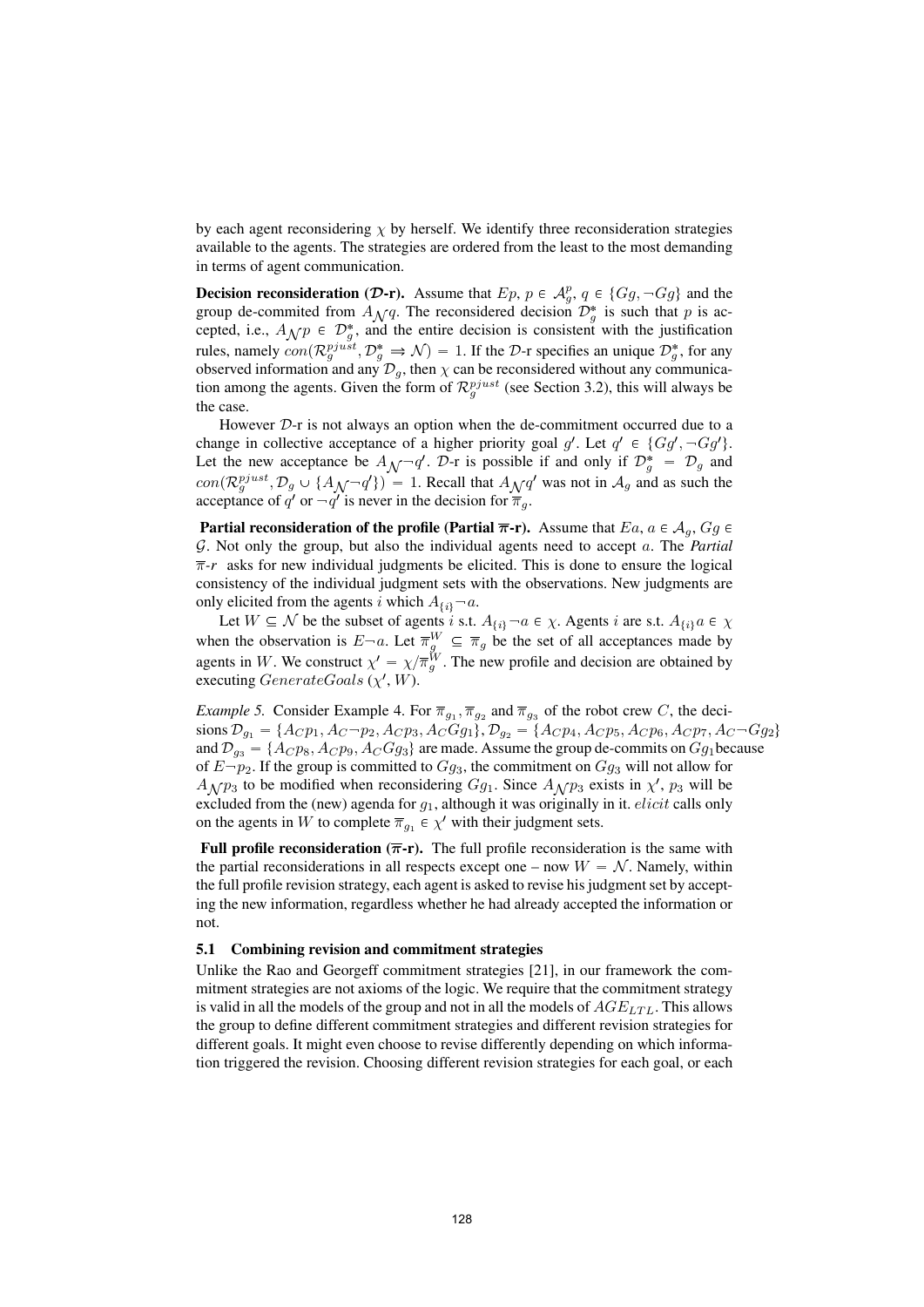type of new information, should not undermine the coherence of the group record  $\chi$ . The conditions of group coherence of the group ensures that after every reconsideration  $\chi$  must remain consistent. However, some combinations of commitment strategies can lead to incoherence of  $\chi$ .

Example 6. Consider the profiles and decisions in Example 5 . Assume that initially the group chose open-minded commitment for  $I_{C}g_1$  and blind commitment for  $I_{C}g_3$ , with goal open-minded commitment for  $A_C \neg Gg_2$ . If  $Eg_1$  and thus  $I_C g_1$  is dropped, then the extended open-minded commitment would allow  $A_C \neg Gg_2$  to be reconsidered and eventually  $I_{C}g_2$  established. However, since the group is blindly committed to  $I_{C}g_3$ , this change will not cause reconsideration and as a result both  $I_{C}g_{2}$  and  $I_{C}g_{3}$  will be in  $\chi$  thus making  $\chi$  incoherent.

Problems arise when  $sub(\mathcal{R}_{g_i}^{pjust}) \cap sub(\mathcal{R}_{g_j}^{pjust}) \neq \emptyset$ , where  $sub(\mathcal{R}_{g}^{pjust})$  denotes the set of atomic sub-formulas of  $g(Gg_i, Gg_j \in \mathcal{G})$ . Proposition 2 summarizes under which conditions these problems are avoided.

**Proposition 2.** Let  $\alpha'$  and  $\alpha''$  be the commitment strategies selected for  $g_i$  and  $g_j$  correspondingly.  $\chi \cup \alpha' \cup \alpha'' \rightarrow \neq \bot$  (in all situations):

a) if  $\phi \in sub(\mathcal{R}^{pjust}_{g_i}) \cap sub(\mathcal{R}^{pjust}_{g_j})$  and  $p \in \mathcal{A}_{g_i} \cap \mathcal{A}_{g_j}$ , then  $\alpha_5$  is either in both  $\alpha'$ and  $\alpha''$  or in none;

b) if  $Gg_i$  is more important than  $Gg_j$  and  $G_i$  and  $G_i$  cannot be accepted at the same time, then  $\alpha_4 \in \alpha''$ .

*Proof.* The proof is straightforward. Namely, if the change on acceptance of  $Gg_i$  causes the decision on  $Gg_i$  to induce group incoherence, we are able to de-comit from  $Gg_i$ . If we were not able to de-comit on  $Gg_j$  group coherence is blocked. If the change on collective acceptance on  $Gg_i$  is caused by an observation on a premise  $p \in A_{g_i} \cap A_{g_j}$ then condition a) ensures that the commitment to the collective acceptance regarding  $Gg_j$  does not block group coherence. If the change on collective acceptance on  $Gg_j$  is caused by a change in commitment to a higher priority goal the condition b) ensures that a commitment regarding  $Gg_i$  does not block group coherence. Condition b) allows only "goal sensitive" commitments to be selected for lower level goals.

## 6 Conclusions

We constructed a group decision-making framework by combining judgment aggregation and multi-agent modal logic. We identified the desirable judgment aggregation properties for aggregation in collaborative groups. Our multi-agent modal logic  $AGE_{LTL}$  is an extension of  $BDI_{LTL}$  with modal operators for representing individual and collective acceptances and observations of new information. We extend the commitment strategies of Rao and Georgeff [21] to increase the reactivity of the group to new information. Having a group goal Gg in our framework does not imply that the members individually have the goal  $Gg$  and groups can have different levels of commitment to different goals.

Our framework is intended for groups that engage in joint activity. Our framework is applicable when it is not possible to assume that the agents persuade each other on a single position and goal, but it is necessary anyway that the group presents itself as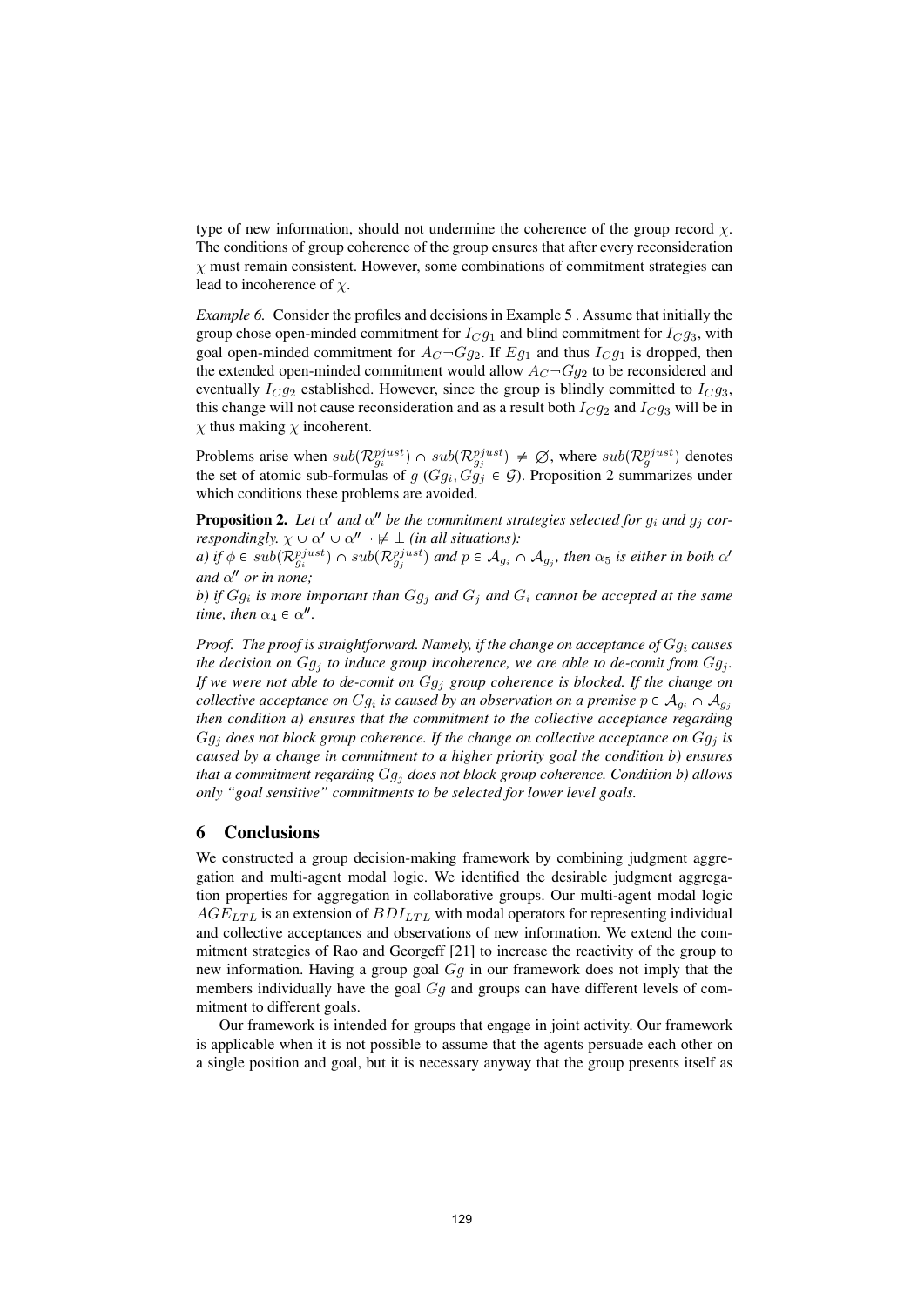a single whole from the point of view of beliefs and goals, and above all as a rational entity that has goals justified by the beliefs it holds, and it is able to revise these goals under the light of new information. This requirement was held by Tuomela [24] and adopted in agent theory by Boella and van der Torre [1] and Lorini [18]. There are many situations where the proposal of the paper can be applied. For example in an opensource project, where several people have to discuss online to agree on which is their position on issues (e.g. which algorithm is better for a certain task) and which is their goal (e.g. delivering a new realize on which date).

Work on collaborative group activities [9, 12, 16] and group decision-making protocols [10] focus on how to define collective intentionality and how to distribute the collective intentions over the agents. We define group intention to be the collective acceptance of a group goal and focus on defining commitment strategies for the collective acceptances. An advantage of our framework is its ability to allow groups to commit to a decision to reject a goal, thus having the option to reconsider rejected goals. Furthermore, we do not only show when to reconsider, but also how, by defining reconsideration strategies. Table 1 summarizes our commitment and reconsideration strategies.

| Commitment to |   | Release on | Change                      | How                      |                          |    |
|---------------|---|------------|-----------------------------|--------------------------|--------------------------|----|
| $(\neg) Gg$   | g | $Gg_i$     |                             | $\circledast\mathcal{D}$ | $\odot \overline{\pi}_q$ | JA |
| Blind         |   |            |                             |                          |                          |    |
| Single-minded |   |            | $\mathcal{D}$ -r            |                          |                          |    |
| Extended      |   |            | Partial $\overline{\pi}$ -r |                          |                          |    |
| Open-minded   |   |            | Full $\overline{\pi}$ -r    |                          |                          |    |
| Extended      |   |            |                             |                          |                          |    |

**Table 1.**  $Gg_i > Gg$  and can not be pursued at the same time with  $Gg$ .  $\mathcal{D}(g)$  denotes: collective attitudes for g are reconsidered.  $\mathcal{D} \overline{\pi}_g$  denotes: the profile (all or some parts of it) is re-elicited.

Icard et al. [23] consider the joint revision of individual attitudes, with the revision of beliefs triggering intention revision. However, they do not allow for the revision of intentions to cause a revision of beliefs. We focus on joint reconsideration of group attitudes and we allow for both the change in epistemic and in motivational attitudes can be a cause for reconsideration.

In our framework, the new information is simultaneously available to the entire group. In the future we intend to explore the case when only some members of the group observe the new information. The only assumptions we make regarding the connectivity of the members is that they are able to communicate their acceptances and receive the aggregation result. The problem of elicitation and communication complexity in voting is a nontrivial one [6, 7] and we intend to study these properties within our framework.

In the work we presented, we do not consider how individual acceptances are formed. We can take that  $B_i\phi \to A_{\{i\}}\phi$ , but this need not be the case. We can define dishonest agents as those for which  $B_i\phi \to A_{\{i\}}\phi$  does not hold. In this case, the agent might declare  $A_{\{i\}}\phi$  while it does not believe  $\phi$ . The question is whether there are scenarios in which incentives for doing so arise. Furthermore, given that the some reconsideration strategies call for re-elicitation of judgments, can an agent have the incentive to deliberately give judgments that would lead to sooner re-elicitation? We intend to devote more attention to answering these questions as well as studying the manipulability properties of our decision-making framework.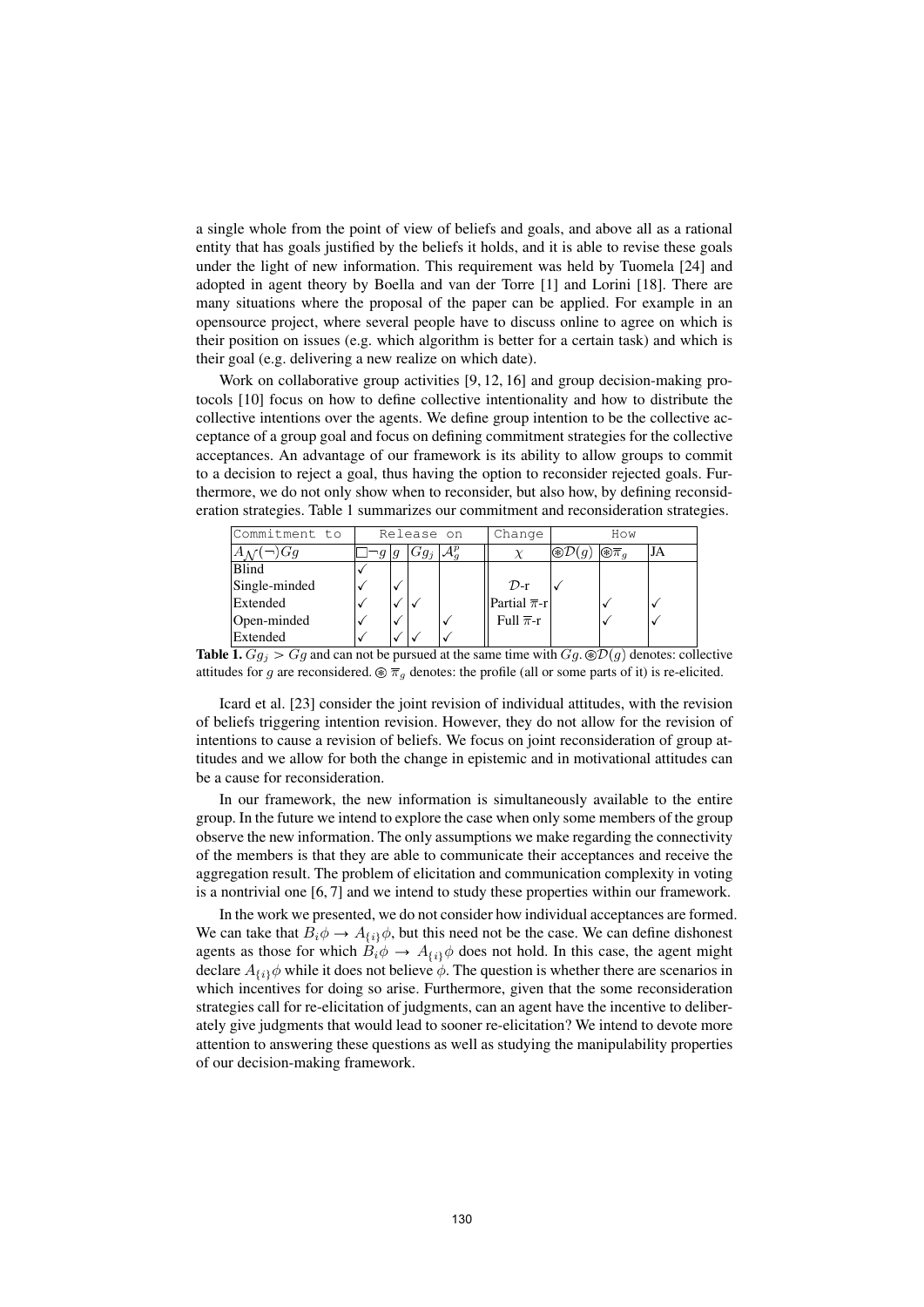## References

- 1. G. Boella and L. van der Torre. The ontological properties of social roles in multi-agent systems: Definitional dependence, powers and roles playing roles. Artificial Intelligence and Law Journal (AILaw), 15(3):201–221, 2007.
- 2. C. Castelfranchi and F. Paglieri. The role of beliefs in goal dynamics: Prolegomena to a constructive theory of intentions. Synthese, 155:237–263, 2007.
- 3. B. Chapman. Rational aggregation. Politics, Philosophy and Economics, 1(3):337–354, 2002.
- 4. B. F. Chellas. *Modal Logic: An Introduction*. Cambridge University Press. Cambridge. 1980.
- 5. P. R. Cohen and H. Levesque. Intention is choice with commitment. Artificial Intelligence, 42(2-3):213–261, 1990.
- 6. V. Conitzer and T. Sandholm. Vote elicitation: Complexity and strategy-proofness. In AAAI/IAAI, pages 392–397, 2002.
- 7. V. Conitzer and T. Sandholm. Communication complexity of common voting rules. In ACM Conference on Electronic Commerce, pages 78–87, 2005.
- 8. F. Dietrich and C. List. Strategy-proof judgment aggregation. STICERD Political Economy and Public Policy Paper Series 09, Suntory and Toyota International Centres for Economics and Related Disciplines, LSE, Aug 2005.
- 9. B. Dunin-Keplicz and R. Verbrugge. Collective intentions. Fundam. Inf., 51(3):271–295, 2002.
- 10. B. Grosz and L. Hunsberger. The dynamics of intention in collaborative activity. Cognitive Systems Research, 7(2-3):259–272, 2007.
- 11. S. Hartmann, G. Pigozzi, and J. Sprenger. Reliable methods of judgment aggregation. Journal of Logic and Computation, forthcoming.
- 12. N. R. Jennings. Controlling cooperative problem solving in industrial multi-agent systems using joint intentions. Artif. Intell., 75(2):195–240, 1995.
- 13. S. Konieczny and R. Pino-Pérez. Merging with integrity constraints. Lecture Notes in Computer Science, 1638/1999:233–244, 1999.
- 14. L. Kornhauser and L. Sager. The one and the many: Adjudication in collegial courts. California Law Review, 81:1–51, 1993.
- 15. F. Kröger. *Temporal Logic of programs*. Springer, Berlin, 1987.
- 16. H. J. Levesque, P. R. Cohen, and J. H. T. Nunes. On acting together. In Proceedings of the Eighth National Conference on Artificial Intelligence, pages 94–99, 1990.
- 17. C. List and C. Puppe. Judgment aggregation: A survey. In P. Anand, C. Puppe, and P. Pattanaik, editors, Oxford Handbook of Rational and Social Choice. Oxford, 2009.
- 18. E. Lorini and D. Longin. A logical account of institutions: From acceptances to norms via legislators. In KR, pages 38–48, 2008.
- 19. E. Lorini, D. Longin, B. Gaudou, and A. Herzig. The logic of acceptance. Journal of Logic and Computation, 19(6):901–940, 2009.
- 20. G. Pigozzi, M. Slavkovik, and L. van der Torre. A complete conclusion-based procedure for judgment aggregation. In First International Conference on Algorithmic Decision Theory Proceedings, pages 1–13, 2009.
- 21. A. S. Rao and M. P. Georgeff. Intentions and rational commitment. In In First Pacific Rim Conference on Artificial Intelligence (PRICAI-90) Proceedings, pages 94–99, 1993.
- 22. K. Schild. On the relationship between bdi logics and standard logics of concurrency.  $Au$ tonomous Agents and Multi-Agent Systems, 3(3):259–283, 2000.
- 23. T.Icard, E.Pacuit, and Y. Shoham. A dynamic logic of belief and intention. In Principles of Knowledge Representation and Reasoning: Proceedings of the Twelfth International Conference (KR-10), page forthcoming, 2010.
- 24. R. Tuomela and K. Miller. Groups beliefs. Synthese, 91:285–318, 1992.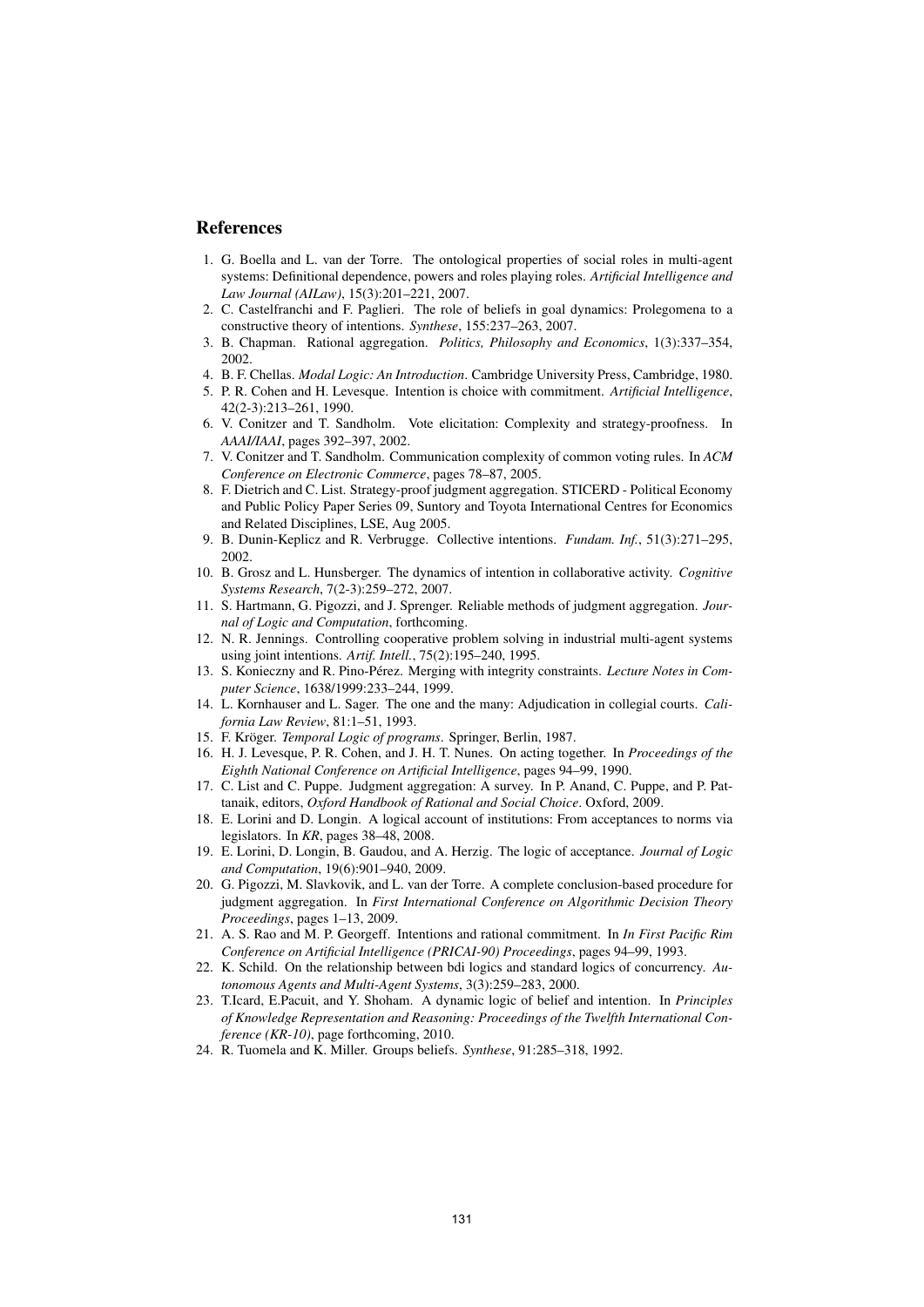# Appendix – Relations between  $AGE_{LTL}$  and acceptance logic and axiomatization of  $AGE_{LTL}$

Here we elaborate in more detail on the fusion logic  $AGE_{LTL}$  we use. The modal operator  $A_S \phi$  we use is equivalent to the modal operator  $A_{S:x}\phi$  of the *acceptance logic* of [19] with one syntactic and one semantic exception.

The operator  $A_{S:x}\phi$  uses x ranging over a set of labels to describe the context under which the acceptance is made. In our case the context is that of the group and since we deal with only one group, we have no use of these labels. The context labels play no role in the semantics of the acceptance logic formulas.

On the semantic level, the axioms for  $A_S\phi$  are all the axioms of  $A_{S:x}\phi$  except two: the axiom inclusion (Inc.) and the axiom unanimity (Un.). Dropping (Un.) and (Inc.) does not affect the decidability of the logic of acceptance.  $(Un.)$  (not to be confused with unanimity in judgment aggregation) states that if  $A_{\mathcal{N}:x}\phi$ , then  $\forall i \in \mathcal{N}, A_{\{i\}:x}\phi$ . In our case, it is the aggregation of individual acceptances that determines the collective acceptance. Since we use the acceptances to model judgments, we do not want an axiom that states that the individual judgments mirror the collective judgments. The agents use the collective acceptance when functioning as a group and their private beliefs when acting as individuals. In our framework we do not model the private mental states, but only individual acceptances which are "declared" to all the agents in the group.

(Inc.) states that if a the group C accepts  $\varphi$ , so will any subgroup  $B \subset C$ . In our case, the judgment aggregation over the profile containing only the judgment sets of B can produce a different collective judgment set than the profile containing all the judgment sets of C.

The axiomatization of the  $AGE_{LTL}$  logic is thus:

(ProTau) All principles of propositional calculus (LTLTau) All axioms and derivation rules of LTL  $(K-G)$   $G(\phi \rightarrow \psi) \rightarrow (G\phi \rightarrow G\psi)$  $(K-E)$   $E(\phi \rightarrow \psi) \rightarrow (E\phi \rightarrow E\psi)$  $(K-A)$   $A_S(\phi \rightarrow \psi) \rightarrow (A_S\phi \rightarrow A_S\psi)$ (PAccess)  $A_S \phi \rightarrow A_M A_S \phi$  if  $M \subseteq S$ (NAccess)  $\neg A_S \phi \rightarrow A_M \neg A_S \phi$  if  $M \subseteq S$ (Mon)  $\neg A_S \bot \rightarrow \neg A_M \bot$  if  $M \subseteq S$ (MP) From  $\vdash \phi$  and  $\vdash (\phi \rightarrow \psi)$  infer  $\vdash \psi$ (Nec-A) From  $\vdash \phi$  infer  $\vdash A_S \phi$ (Nec-G) From  $\vdash \phi$  infer  $\vdash G\phi$ (Nec-E) From  $\vdash \phi$  infer  $\vdash E\phi$ 

Given  $\mathcal{M} = \langle W, \mathcal{R}, \mathcal{G}, \mathcal{L}, \mathcal{A}, L \rangle$  and  $s \in W$ , the truth conditions for the formulas of  $AGE_{LTL}$ (in a situation s) are:

- $M, s \not\models \perp;$
- $\blacktriangleright$   $\mathcal{M}, s \models p$  if and only if  $p \in L(p)$ ;
- $\mathcal{M}, s \models \neg \phi$  if and only if  $\mathcal{M}, s \not\models \neg \phi$ ;
- $\rightarrow \mathcal{M}, s \models \phi \land \psi$  if and only if  $\mathcal{M}, s \models \phi$  and  $\mathcal{M}, s \models \psi$ ;
- $M$ ,  $s \models A \mathcal{N} \phi$  if and only if  $\mathcal{M}, s' \models \phi$  for all  $(s, s') \in \mathcal{A}$ ;